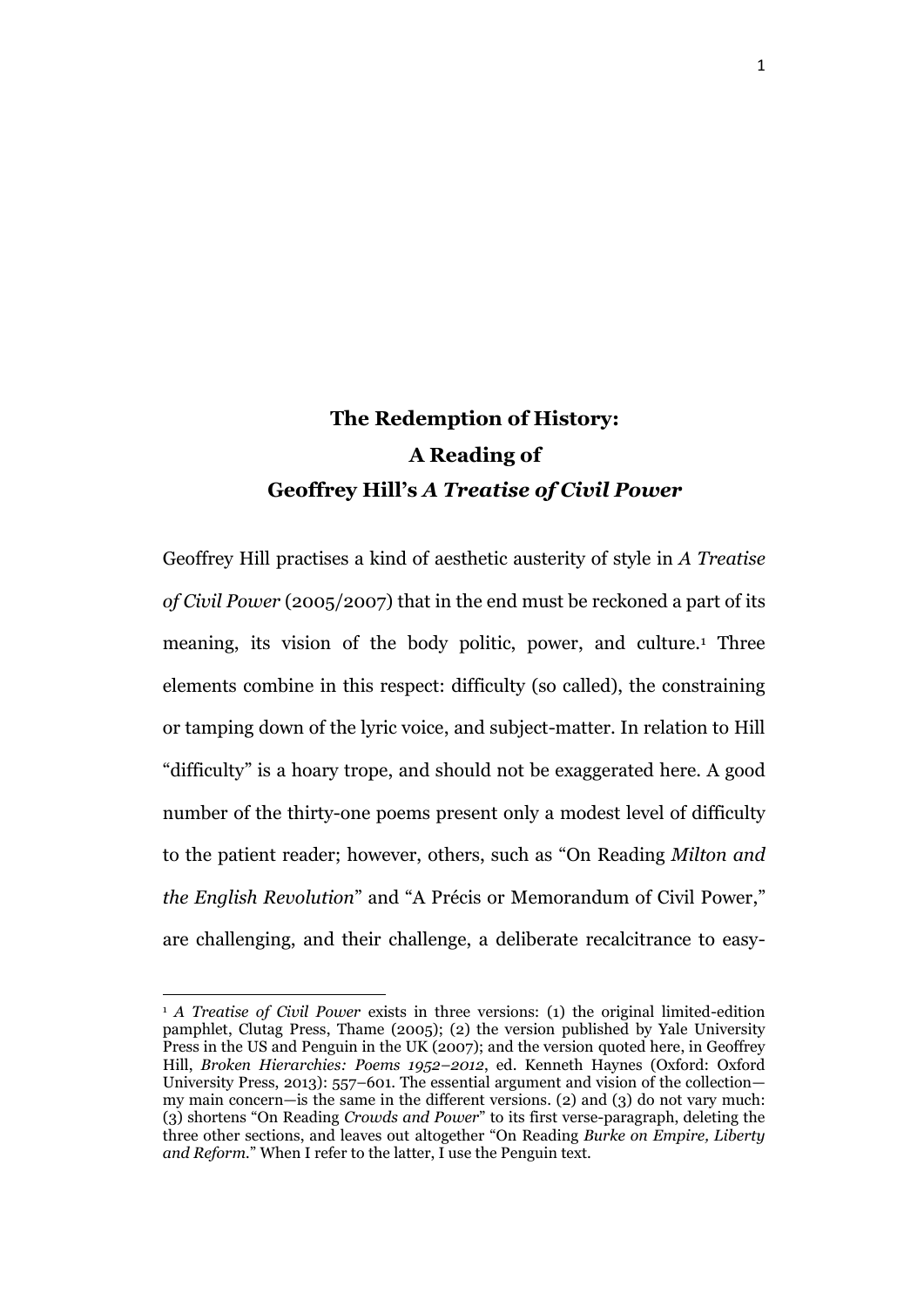going assimilation, is one element of what the volume as a whole is telling us. In a fallen world—and we will see how much Hill has to say about the Fall later—false communication rides easily on subtle and not so subtle lies, distortions, evasions, self-interests, and self-deceptions. The torque of a complex style, elision, sometimes contorted nuance and exactness, are ways of trying to take language back in the direction of an original honesty—which is not to say that there isn't a lot of aesthetic joy, fun even, buried deep down. There is, we might say, a kind of negotiation between this austerity and this joy, so that occasionally an exquisite lyric fullness breaks out even though much of the time Hill is writing what he has called elsewhere "treatise-poems." <sup>2</sup> In a self-reflexive manner, within the volume, he speaks of writing "recitatives" rather than "arias," of his desire to "unmake / all wrought finalities, become a babbler / in the crowd's face," or, as he expresses it in another poem, to write "spare strophes that yield almost nothing / to the knowledge /outside them raw with late wisdom."<sup>3</sup> As a philosophically learned poet, he is writing something like a treatise of politics and poetics which is prepared to live in the reader's mind *not* as some wholesome affirmation, but in a selfconscious brokenness, a symbolic enactment of the ever-recurring nature of human failure. His theological positions—putting a lot in a short space—are overwhelmingly orthodox, so that the self-emptying of God in

<sup>2</sup> Geoffrey Hill, "Civil Polity and the Confessing State," *The Warwick Review* 2, no. 2  $(2008): 15.$ 

<sup>3</sup> These quotations are from "Citations II," 1, 3, "Nachwort," 7–9, and "A Précis or Memorandum of Civil Power," 9–11.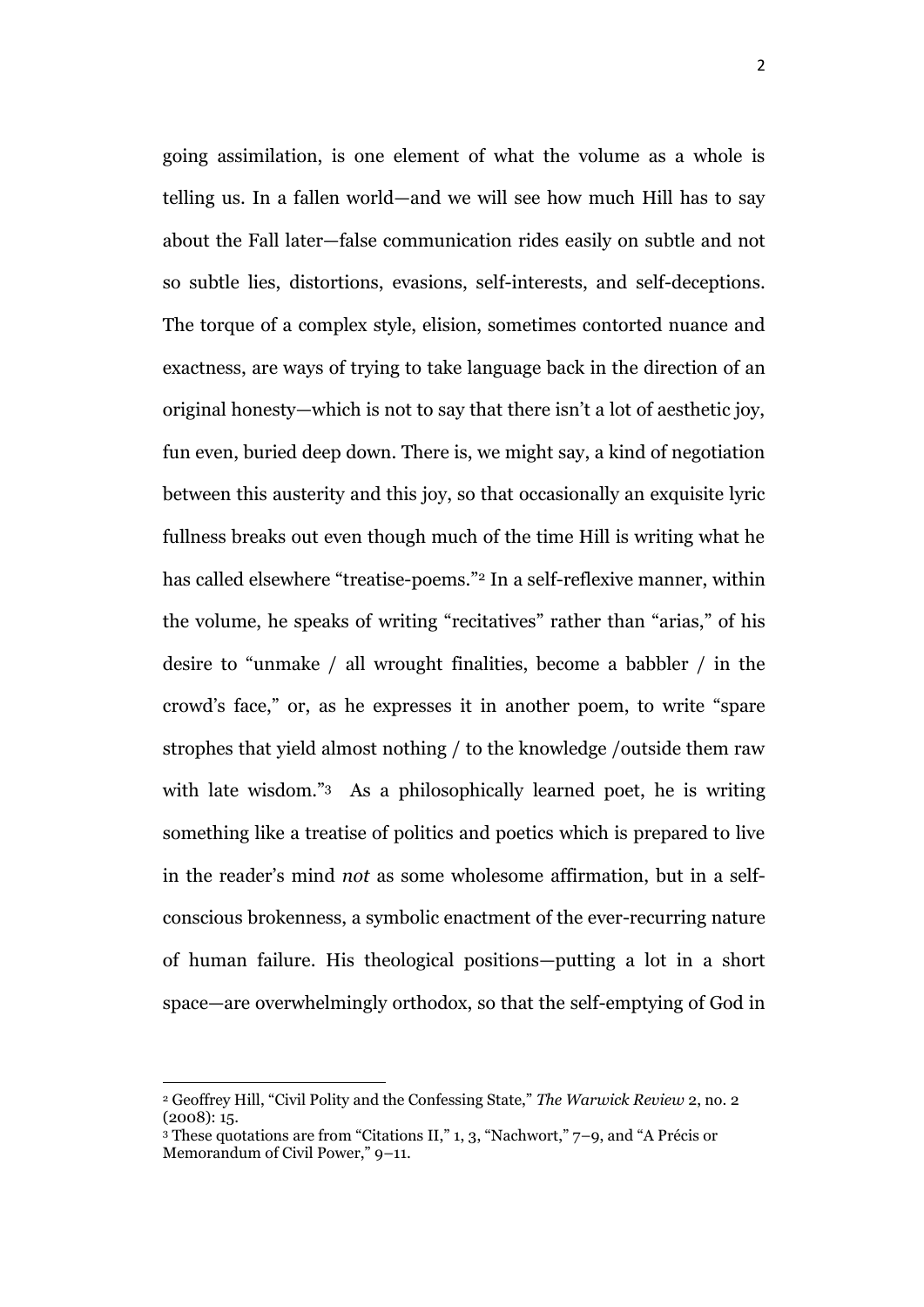Christ lies at the heart of his religious understandings.<sup>4</sup> Moving forward into the aesthetic realm from these kinds of depth, we could say that what he is doing here is practising a deliberate ascesis of thought and word in relation to often tragic subject-matter.

### **The Dilemma of History**

 $\ddot{\phantom{a}}$ 

*A Treatise*'s vision will remind many of Benjamin's image of the *Angélus Novus* looking back over the disaster of history—tyranny, war, repression, brutality, and dictatorship figure largely here—yet at the same time there are clear stirrings within this of Hill's religious position. Gillian Rose, the philosopher and late convert to Christianity, mourned here in the elegy "In Memoriam: Gillian Rose," is a clear influence on his perspective. Her work would provide a useful lens through which to grasp aspects of his religious position (though that is not my task here). One of Rowan Williams's paraphrases of Rose's views can take us quickly into the heart of the volume's concerns:

Talking about history is talking about the record or deposit of speech, in every possible sense, including very obviously the paradoxical speech of those silenced in history by the voices of others; the enterprise of reading history as intelligible, as generative of understanding and strategy now, is, it seems, the

<sup>4</sup> See, for example, his "Poetics and the Kenotic Hymn," an appendix in Lucien Richard, *Christ: The Self-Emptying of God* (New York: Paulist Press, 1997): 195–97.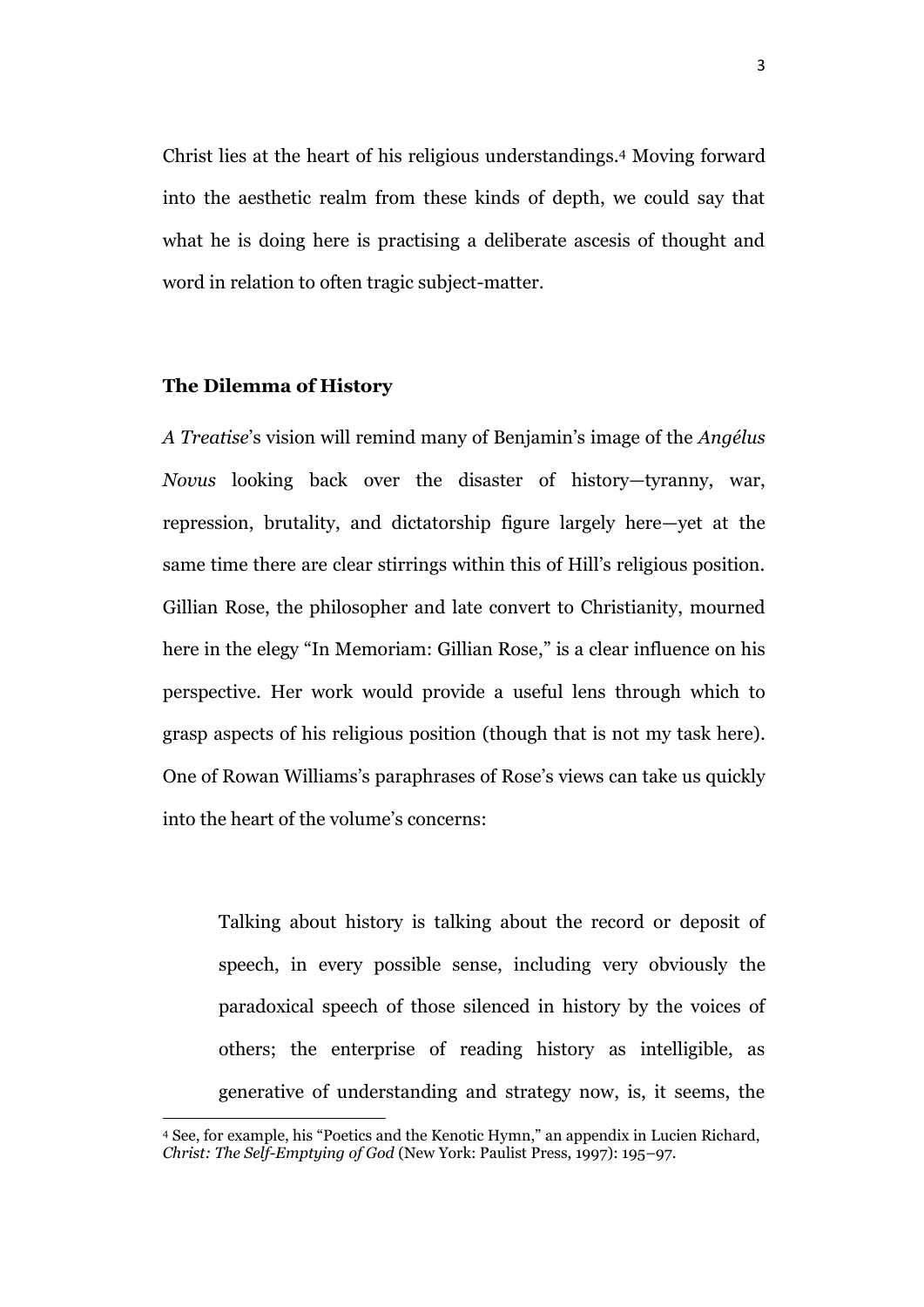unavoidable form of thinking about thinking, once we have understood that what we can say and think is empowered by what has been said and thought. This is ultimately to return us to Hegel's fundamental insight: history is how we do our metaphysics, how we reflect on what we non-negotiably are and what are the conditions of our concept-formation. Not that history as record delivers to us a map of the constructions of the universe, or a comprehensive account of natural kinds or a compelling thesis about the nature of reference; but engagement with history lays bare for us the character of thinking *as* engagement, as converse, conflict, negotiation, judgement and self-judgement.<sup>5</sup>

Hill—like Rose, and like Williams—emphasizes the vulnerability to error, self-deception, and failure of all our beliefs, projects, and actions within time, how they exist within a situation over which we do not have—could not have—complete control. Meaningful thought and action can only take place after we acknowledge, deeply, how we pre-exist within an always distorted situation, how our beliefs, and the actions resulting from them, involve the risk of error, that we may be misreading our situation, hence the situation of those who surround us—hence his wariness of any totalizing politics. The gist here is to see the (inevitable) violence implicit or explicit within different kinds of situation and that, within the

<sup>5</sup> Rowan Williams, "Between politics and metaphysics: reflections in the wake of Gillian Rose," in *Wrestling with Angels: Conversations in Modern Theology* (London: SCM Press, 2007): 67.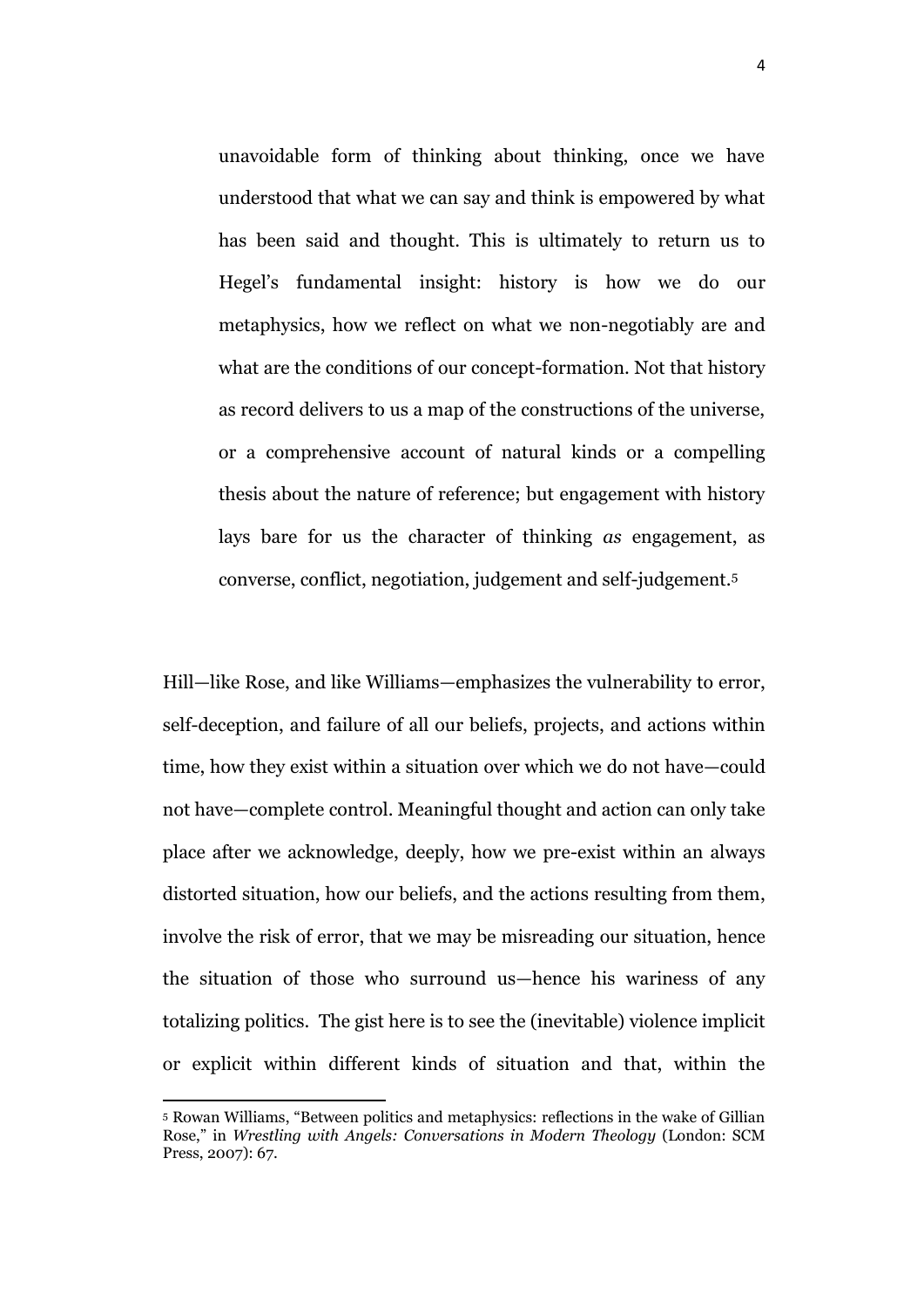conditions of time, there is no way of side-stepping this reality; we have to work within it, via self-critique, negotiation, and (if needs be) suffering.

Six of the poems in the collection focus on the reign of Henry VIII and on the lives of Thomas Wyatt, Henry Howard, Earl of Surrey, and Hans Holbein: these are "Holbein I," "Holbein II," "Parallel Lives I," "Parallel Lives II," "In Framlingham Church," and "De Necessitate." The broad reading of Henry's reign these imply, particularly from the perspective of artists and poets, is that so well outlined in Greg Walker's *Writing under Tyranny: English Literature and the Henrician Reformation* (though dates of publication preclude direct influence). Walker's epigraph, from Maurice Latey's *Tyranny: A Study in the Abuse of Power*, could equally well be set over these poems: "Tyranny is, so to speak, a nervous breakdown of the body politic." <sup>6</sup> Amid the intensifying fractiousness of the 1530s and 1540s, Hill considers what was it like to be Thomas Wyatt (the conveyor of the sonnet form into English) seeing his friend Thomas Cromwell beheaded; or Henry, Earl of Surrey (the inventor of blank verse), watching his ideals of honour travestied by the king's policies, and himself eventually falling foul of royal paranoia; or the great portraitist, Hans Holbein, whose works appear so serene, painting in an atmosphere where it was perilously easy for former clients to lose their heads.

 $\ddot{\phantom{a}}$ 

<sup>6</sup> Greg Walker, *Writing under Tyranny: English Literature and the Henrician Reformation* (Oxford: Oxford University Press, 2005), p. v.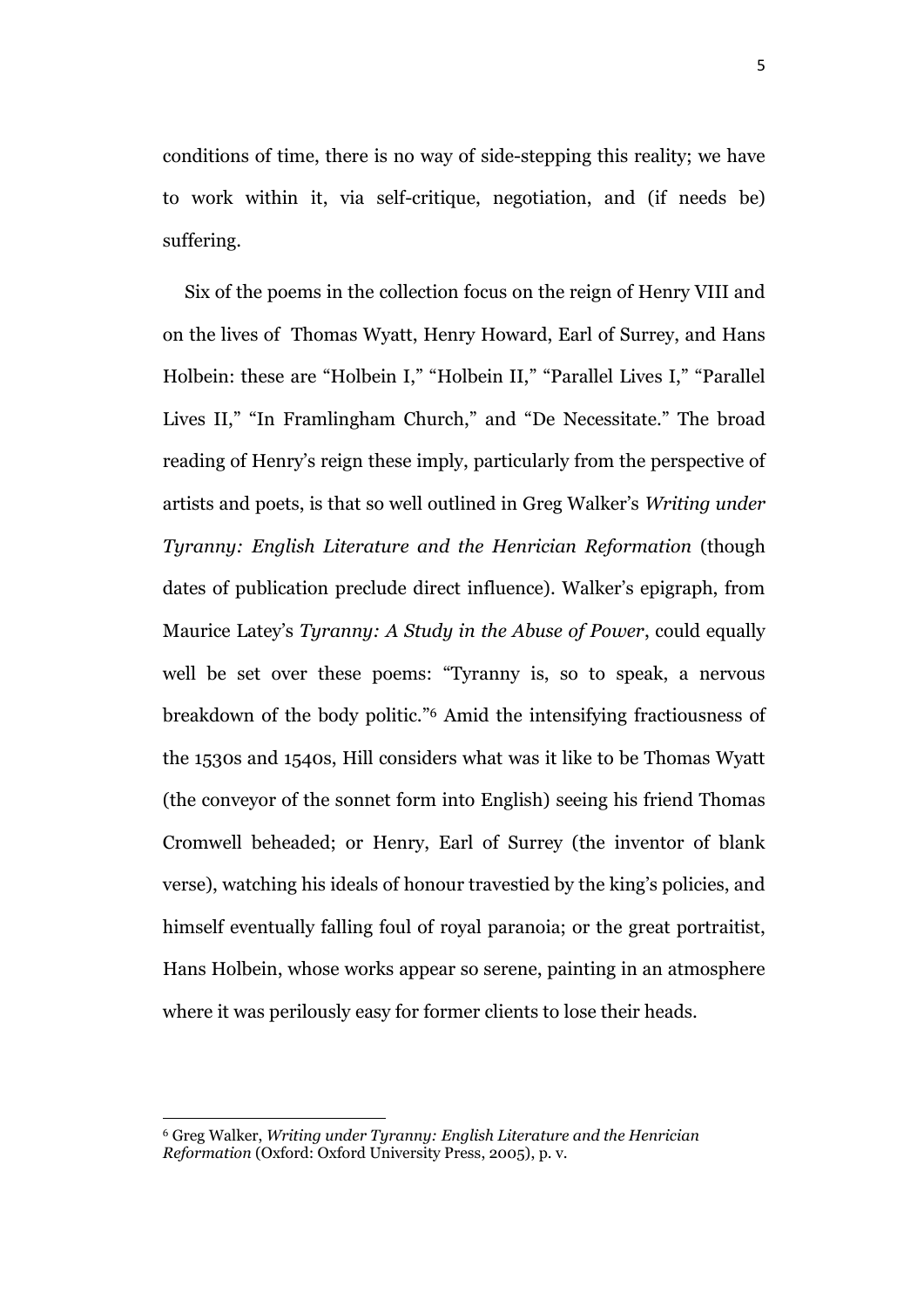The unrhymed sonnet "Holbein II" celebrates the invention of blank verse by Henry Howard, Earl of Surrey, sometime in the early 1540s (probably 1543). The discovery of this verse-form, eventually one of the crucial modes of English poetry, took place during his attempt to translate the *Aeneid* into English. For Hill, following the best scholarship here, but also in some sense going beyond it, the invention of blank verse was not a purely aesthetic matter, a discovery in the artistic realm; in fact—this is part of the wider meaning of the volume—it is the very idea of a "purely aesthetic matter" that is being contested. Surrey was resisting the moral and political framework within which he found himself by developing this dignified and flexible verse-form.

The great study of Surrey, which Hill certainly knows, is W. A. Sessions' *Life*, in particular chapter 10:

The young earl's language was intended specifically as discourse for a Tudor court, a language of nobility with the heightened conversation one might hear flowing at Surrey House, at Windsor, at Whitehall. It was written, then, at least on one level, with a specific political goal in mind, a *renovatio* of English blood nobility. . . . In the last decade of his life, the young earl had found a specifically English heroic line—deep within himself—for the objective representation of a history he did not fully understand but must encounter and confront. His line of ten unrhymed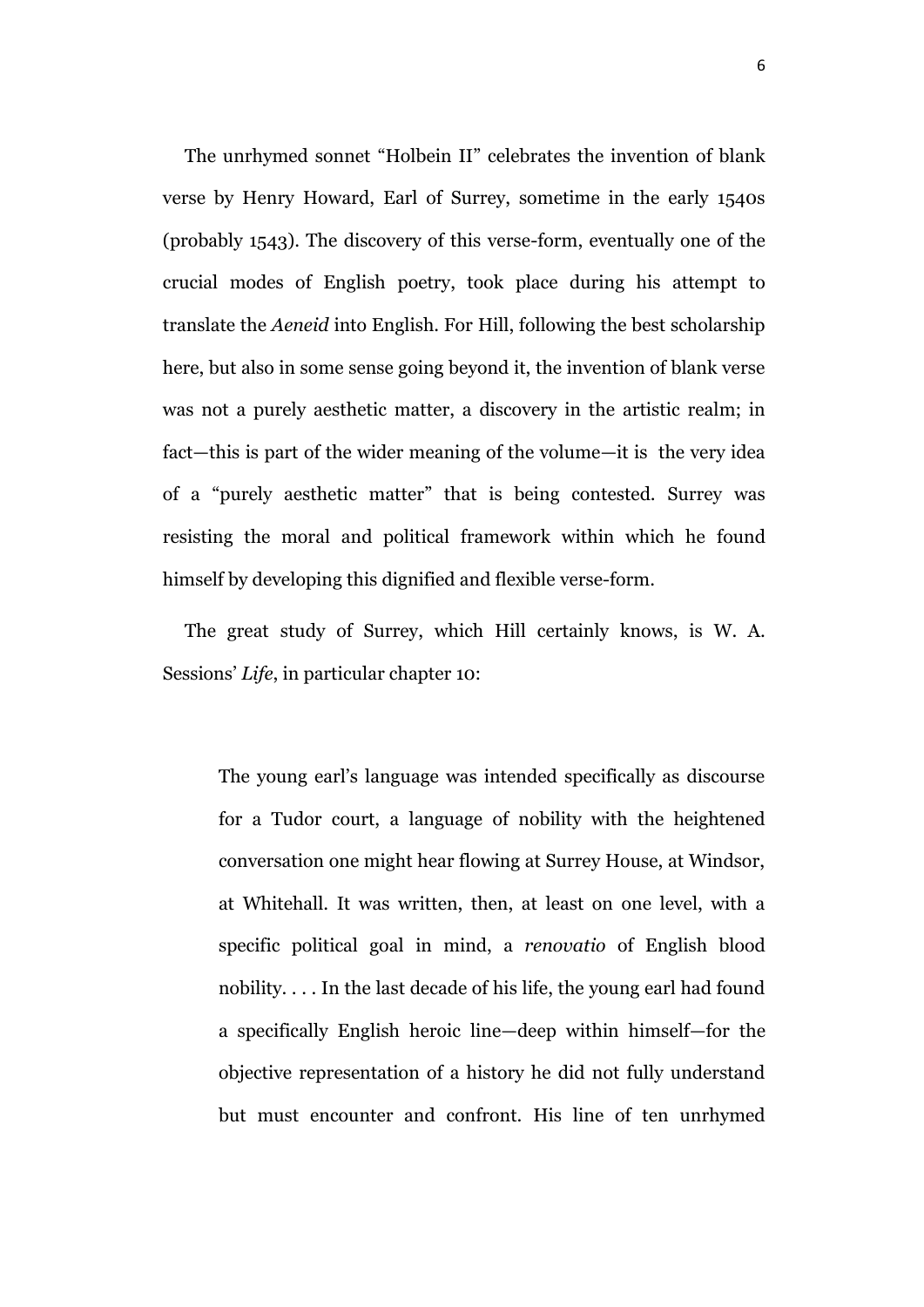syllables will inscribe a narrative of Virgilian destiny: uncontrolled eros before an equally uncontrolled thanatos, history's constant tendency 'ruere in peius' ('to sink into the worse'), in the phrase from the *Georgics* (I:200), which Curtius sees as crucial to any interpretation of Virgil. . . . Transferring the Roman epic into English would be one more way to bring order to the dislocation of his own time, another Roman role to control the 'frencey in our commyn wele', in Thomas Starkey's phrase.<sup>7</sup>

In "Holbein II" we have a modulated version of this thought:

Imagine Hercules mated with the Hydra, this king of bloody trunks their monster child. More would have so rated him the arch cleaver of women and old holy men. Cerebral incest, his sperm a witch broth. And Surrey, with his hierarchy of verse. Meticulous the apportioning of time in its reserve, Virgilian rectitude, as though a full pavane of the elect

<sup>7</sup> *Henry Howard, the Poet Earl of Surrey: A Life* (Oxford: Oxford University Press, 1999), 260, 262, 263–64.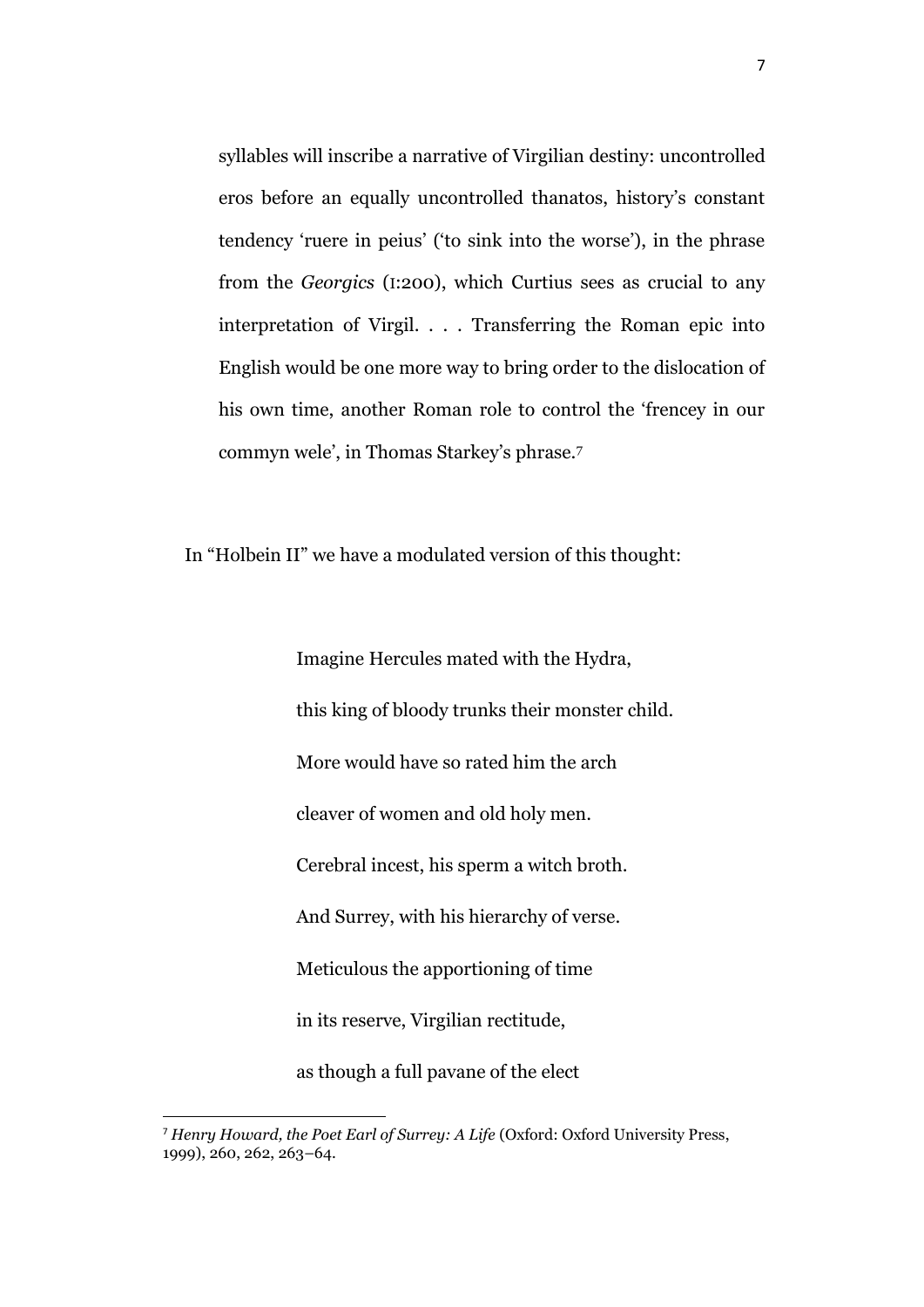#### were the ten syllables to which they trod

as to the noblest music in the land,  $\dots$  (1–11)

We may at first be puzzled by "they" (10), but the context makes clear that it refers back to Thomas More in line 3, so that "they" is both Surrey and More, and by implication other resisters of the times. The pavane, "a grave and stately dance, in which the dancers were elaborately dressed" (*OED*), was indeed introduced into England from France during Henry's reign. The grace of pause and movement in blank verse at its best—as in Surrey's *Aeneid*—becomes an image for that sense of right hierarchy, timeliness, and "rectitude" embodied in the dance, all the qualities so lacking in the modes and manners of the exercise of civil power. The closing lines of this sonnet evoke the sparse, disciplined, but "lovely fecundity" (12) of the countryside around Framlingham, Suffolk, where Surrey is buried, as yet another parallel for the quietly understated but beautiful order of blank verse itself.

In miniature here we have one element of the larger theme of the collection, a theme already dealt with extensively in Hill's critical writings, particularly in *The Enemy's Country* (1991)*.* That work was at pains to demystify the canon of poetry and prose, to make clear that the endeavour of real literary art rarely takes place in some luxurious vacuum away from contingent pressures. One of its epigraphs is from Ezra Pound: "You cannot call a man an artist until he shows himself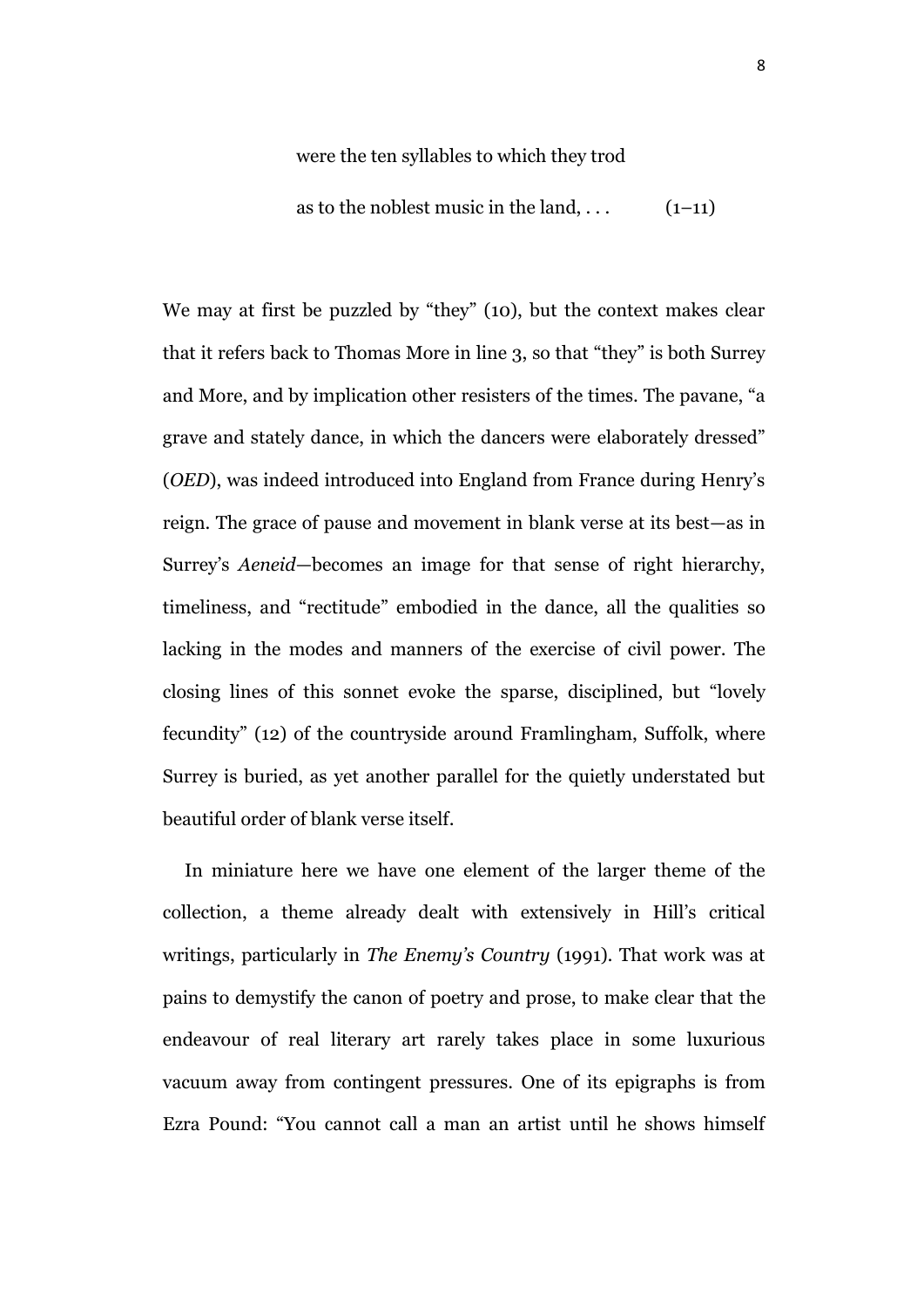capable of reticence and of restraint, until he shows himself in some degree master of the forces which beat upon him." <sup>8</sup> This seems to be echoed in "Holbein II" by "reserve, Virgilian rectitude" (8). For Hill an attribute of the true artist is that he or she is morally braced against the times, whilst also deeply aware of the perils of self-deception. Here he seeks to disrupt some glamorous or distant reading of "the Tudors" by the company in which he sets Surrey. For convenience of simplification, I pick out Edmund Burke, William Blake, Ernst Barlach, and Aleksander Wat.

"On Reading *Burke on Empire, Liberty, and Reform*," <sup>9</sup> takes David Bromwich's selection from Burke's writings as an occasion for examining aspects of Burke's stance towards the American war, and how that stance was bound up with his "cogent style" (16). For Hill, of course also, prose style is not some aesthetic add-on, indeed style/meaning is more even than a binary. Involving manner, "technic," craftsmanship, style determines to a large extent what can possibly be said and perceived; it is a moral attribute. The phrases quoted in italics in this poem are from Burke's great speech attempting to divert England from the American war, "Mr Burke's Speech on Moving his Resolutions for Conciliation with the Colonies" (March 1775), which emerges out of a level of "culture" (22) lacking in the contemporary world. We are being asked to imagine a history that avoided the long brutalities of the American war, in which

<sup>8</sup> Originally from Ezra Pound, *Selected Prose 1909–1965* (New York: New Directions, 1973), 114.

<sup>9</sup> See footnote 1.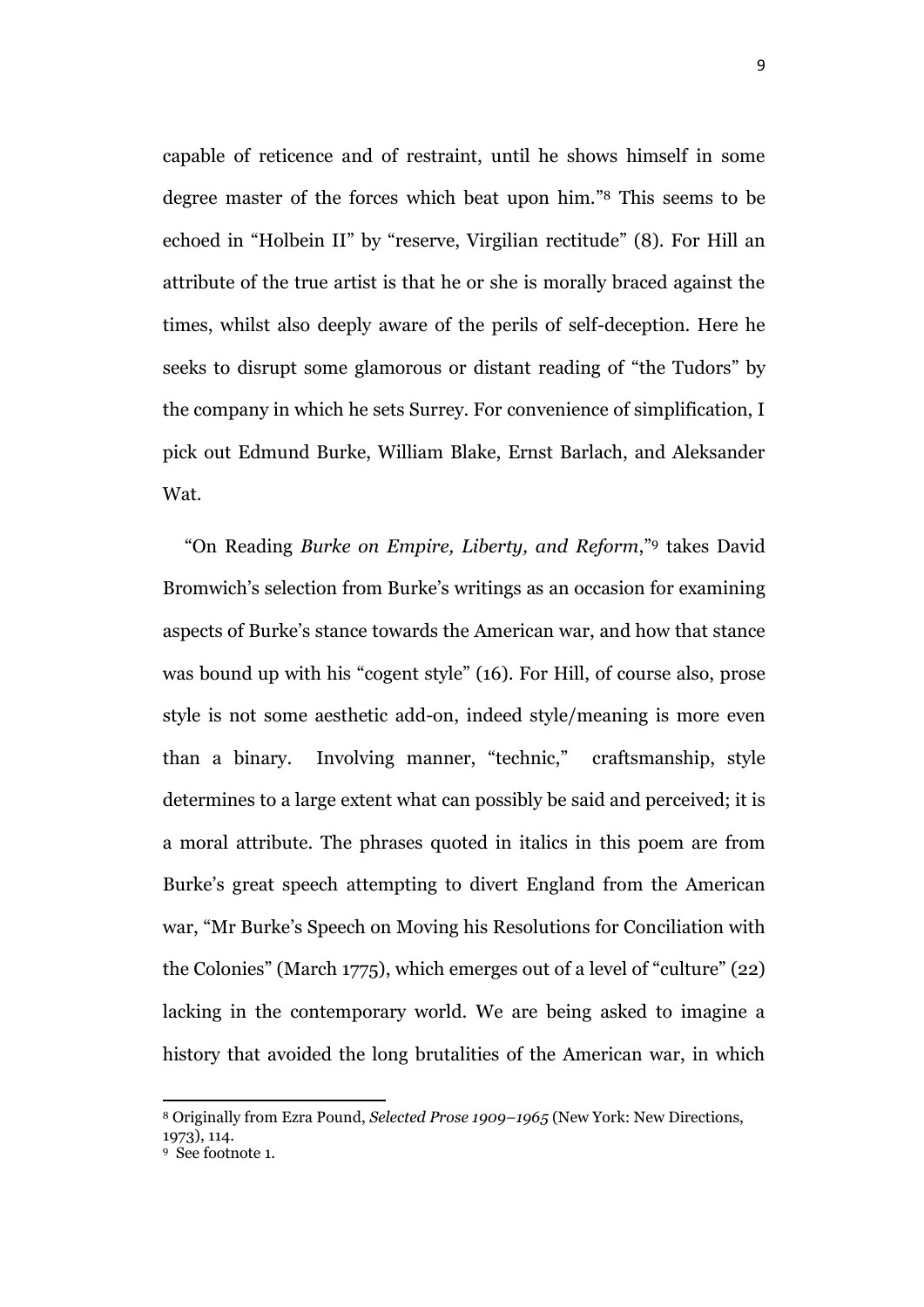America-England might still be a political unit. As far as Hill is concerned Burke was prophetic in his opposition to the war, and it is hard not to think that contemporary parallels are in play.

The Burke poem leads us on to the poem about William Blake, "On Reading *Blake: Prophet Against* Empire," a response to David V. Erdman's seminal study, for it too has its starting-point in the American war. Most of the stanzas are simply following through, wittily, points made in Erdman's book: that Blake's early cynicism at the restoration of the political status quo after the disaster of the American war, as shown still active in the early skit *An Island in the Moon* (1784), was what converted into his spiritual notion of "innocence" (stanza 1); that Blake's crypticism in his works was a response to his fear of Britain's repressive government as it developed in the war years (stanza 2); that his painting *The Spiritual Form of Nelson guiding Leviathan* (1809)— which initially appears so heroic—is actually a subversive attack on Nelson as "heroic villain" and on the force of imperial power (stanza 3). Hill sympathizes with Blake in his long mental suffering during the years of the Napoleonic wars.

This can move us on to two more images of artist-as-moral-resister in the twentieth century. "In Memoriam: Ernest Barlach" celebrates the great sculptor for the way he was in touch with the Low German, earthy culture of his part of Germany, and for his great *Ehrenmal* (cenotaph) and *Mahnmal* (memorial) to the dead of the First World War. Hill emphasizes that with regard to Barlach "*Artist Against the Third Reich"*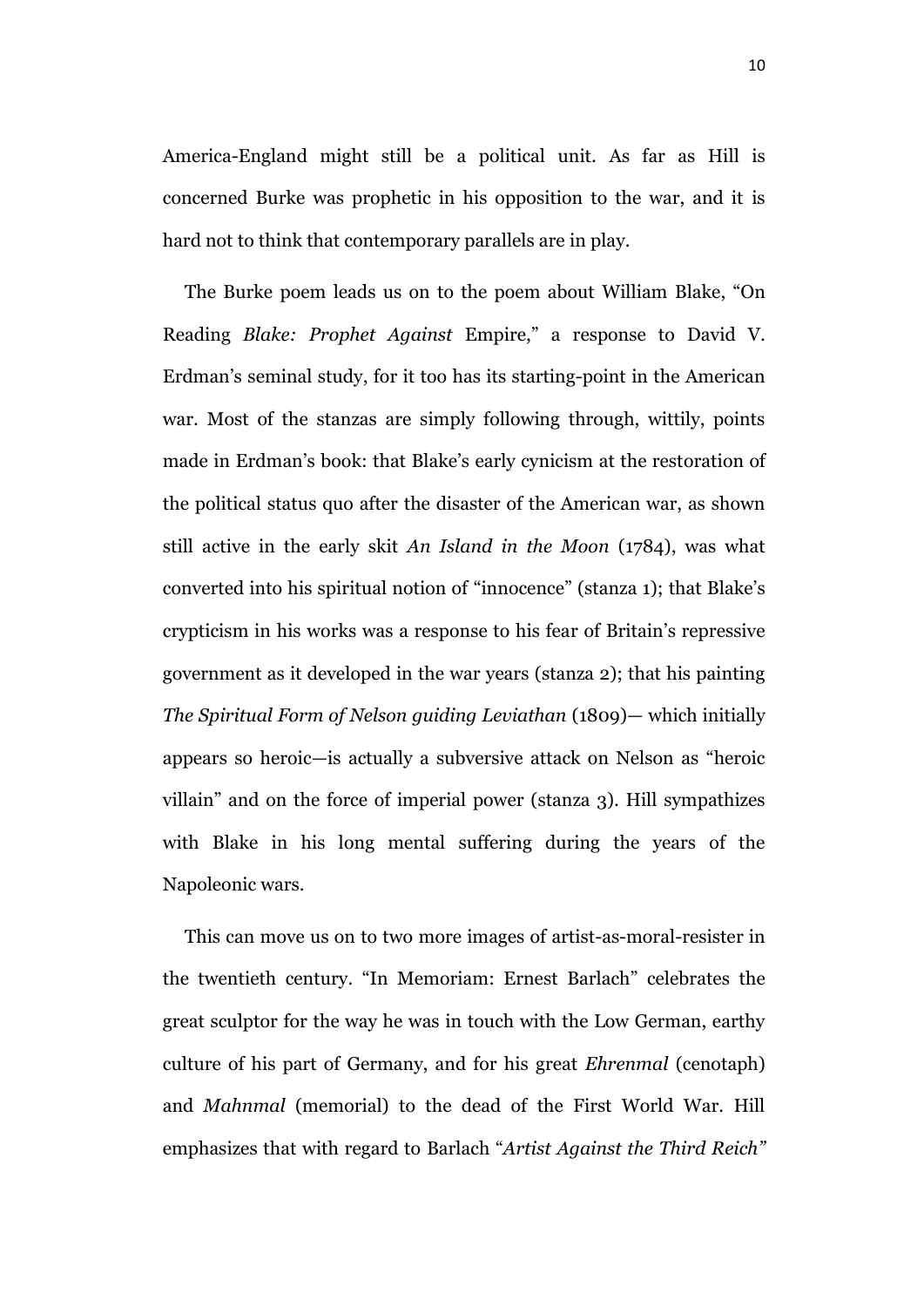would be "something of a misnomer" (24–25), since, though he opposed the regime, his condemnation as a degenerate artist occurred mainly because of the way in which his profound, often tragic, images so completely failed to play to the new stridently positivist, nationalist agenda. "In Memoriam: Aleksander Wat" recalls the poet's death-note to his wife, "*Do nothing to revive me*" (4), after he had finally, close to death anyway, taken an overdose of sleeping pills to ease himself out of the years of pain and ill health that he had suffered as a consequence of Stalin's camps. Hill celebrates how Wat's surrealism was a subtle reaching above and beyond all he had suffered and seen, all the prisons, hospitals, forced deportations, and confinements of different kinds that he endured during the years 1941–1944.

Cumulatively, there is something terrible about bringing these and other instances of suffering together, a force of persuasion; other poems, for example, deal with the English Civil War, the German invasion of France in 1940, and the Warsaw Ghetto. In ranging across times we have something of the effect of the famous passage in Newman's *Apologia*, chapter 5, where he maps out his reasons for believing in the Fall and original sin, a passage that has been a touchstone of Hill's wider thinking: "To consider the world in its length and breadth, its various history, the many races of man, their starts, their fortunes, their mutual alienation, their conflicts…" And so it goes, on and on, culminating in this: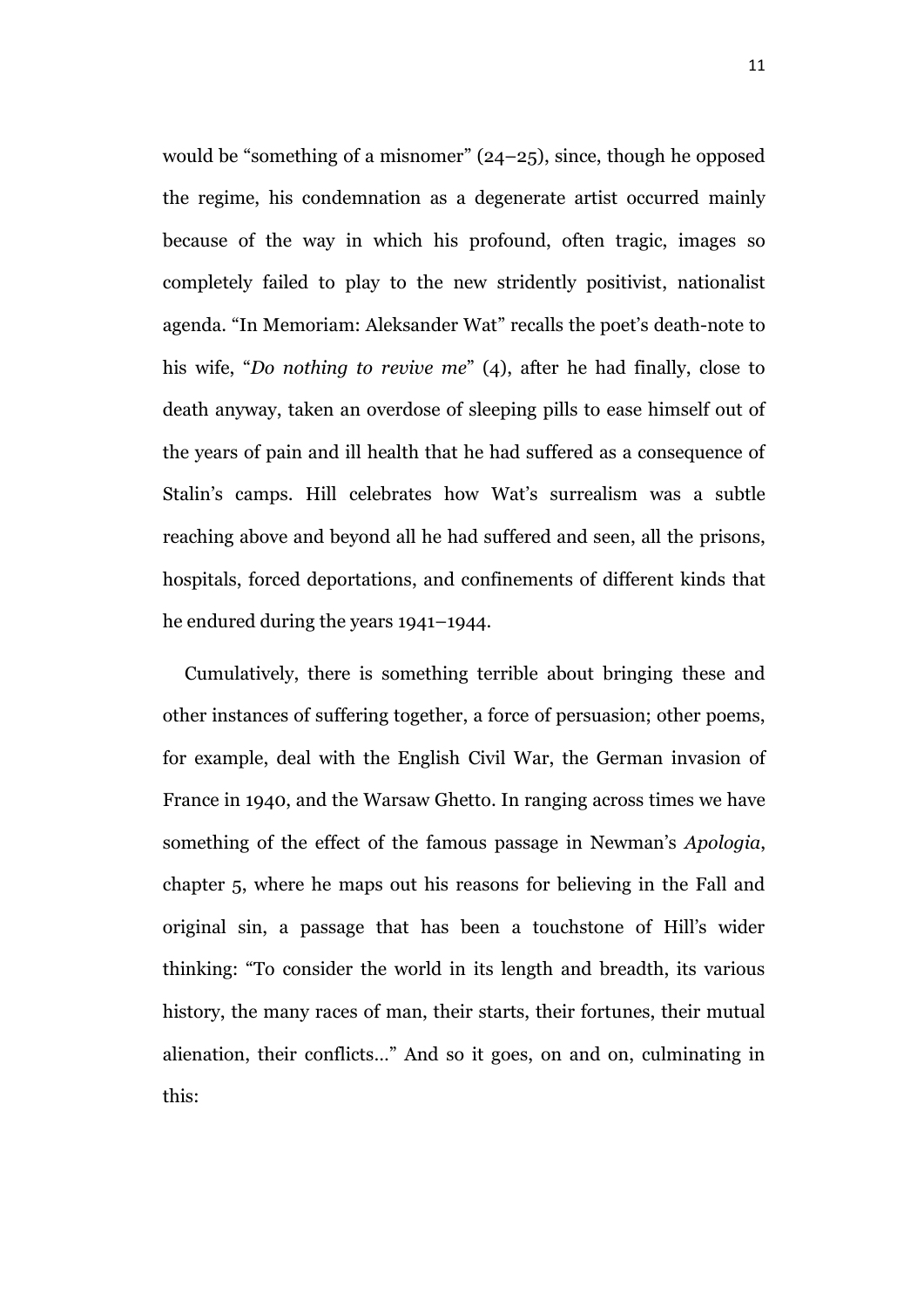[to consider] the defeat of good, the success of evil, physical pain, mental anguish, the prevalence and intensity of sin, the pervading idolatries, the corruptions, the dreary hopeless irreligion …—all this is a vision to dizzy and appal; and inflicts upon the mind the sense of a profound mystery, which is absolutely beyond human solution <sup>10</sup>

The liberal or secularist critic has at least the duty to see where Hill is coming from, for as a poet he is surely marked out uniquely in our time by the profundity of his sense of original sin and its consequences. One danger here is simple confusion over this now less-than-familiar religious language. Since the poems above describe what they mean in this regard, perhaps the possibility of misunderstanding is reduced. Hill's vision of things goes backwards and forwards in time, with a sense, again and again, that humankind is self-alienated from its best desires and ends; for him a progressivist or Whig-liberal ascending trajectory to history is impossible. His implicit warning is that the political order of liberal societies is far more fragile than we suppose.

He is not making exact parallels—that is not the point. The tyranny of Henry VIII is not the same as Stalin's; the concentration camp in Russia where Aleksander Wat was held is not the same as the Tower of London in which Wyatt and Surrey suffered. Nonetheless, these things are being

<sup>10</sup> John Henry Newman, *Apologia Pro Vita Sua*, ed. Martin J. Svaglic (Oxford: Clarendon Press, 1967), 217. Hill often cites Newman's characterization of the Fall as humankind's "terrible aboriginal calamity," a phrase occurring later in this passage.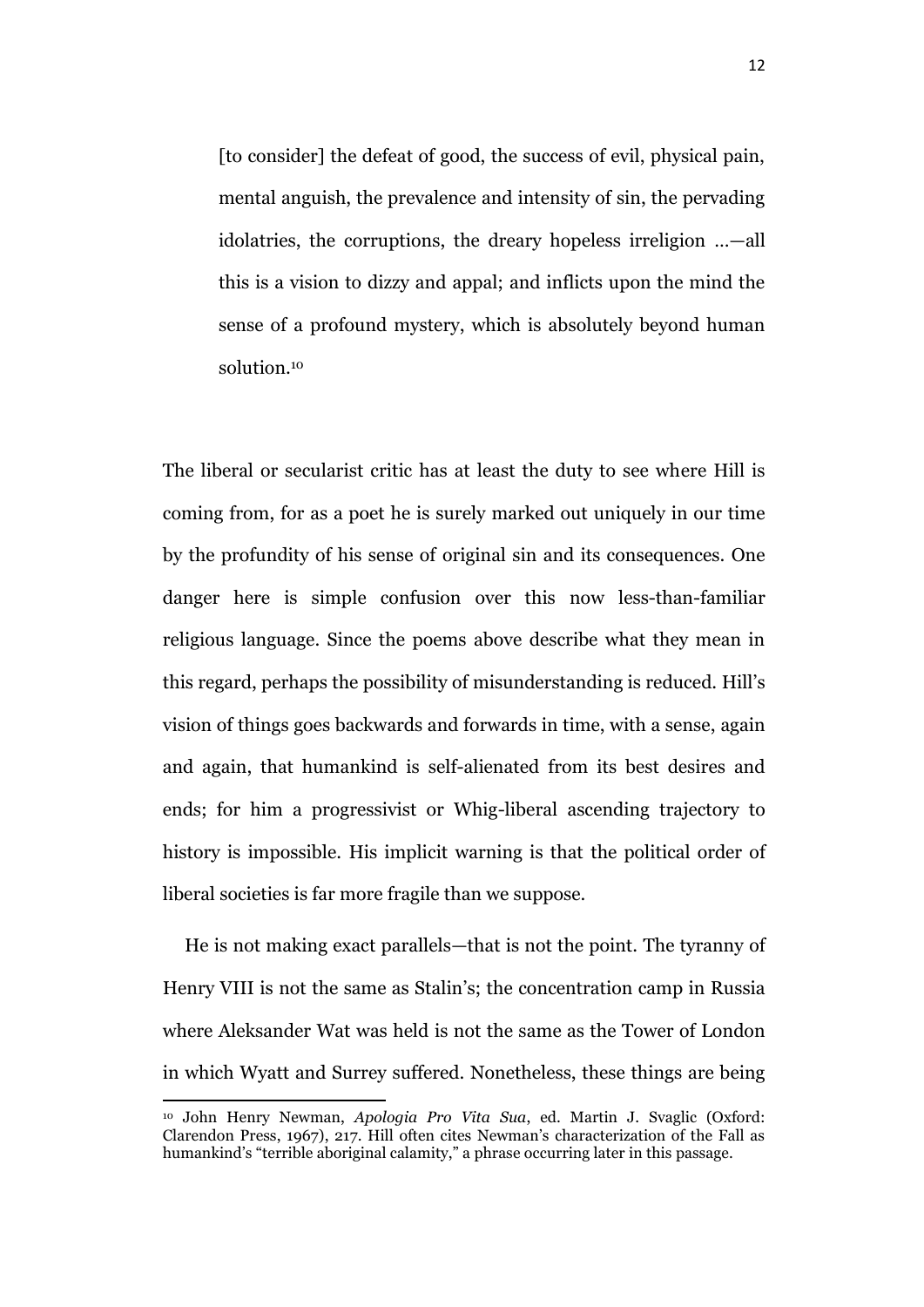made to resonate together. Times may be different, he implies, but often they are differently the same. It is the Fall that makes the quest for the true disposition of civil power such an endless and endlessly crucial concern, given history's propensity "to sink into the worst."

### **Against False Optimism**

 $\ddot{\phantom{a}}$ 

There is one relatively minor poem in the volume that is particularly important as a means to understand the volume's larger argument: "After Reading *Children of Albion* (1969)." We may not notice at first the date in the title, but it is there to point us to the 1960s' high moment. The book referred to is *Children of Albion: Poetry of the 'Underground' in Britain*, edited by Michael Horovitz, an anthology of countercultural and protest poets, helping to forge, as they saw it, the new and better consciousness that would replace the world of late capitalism, with its wars, authoritarianism, and lack of love. In the anthology's "Afterwords" Horovitz describes his own moment of "conversion" in 1960s' Oxford, when he saw that "the mutual response between people determined to free their spirit can simultaneously give birth to the architecture of liberation." <sup>11</sup> There follows an account of the "International Poetry Incarnation" at the Albert Hall (June 1965), and of other poetry events "intermingling and loosening the perimeter divisions between poetry-

<sup>11</sup> Michael Horovitz, *Children of Albion: Poetry of the 'Underground' in Britain* (Harmondsworth: Penguin, 1969), 321. Further references are in the text.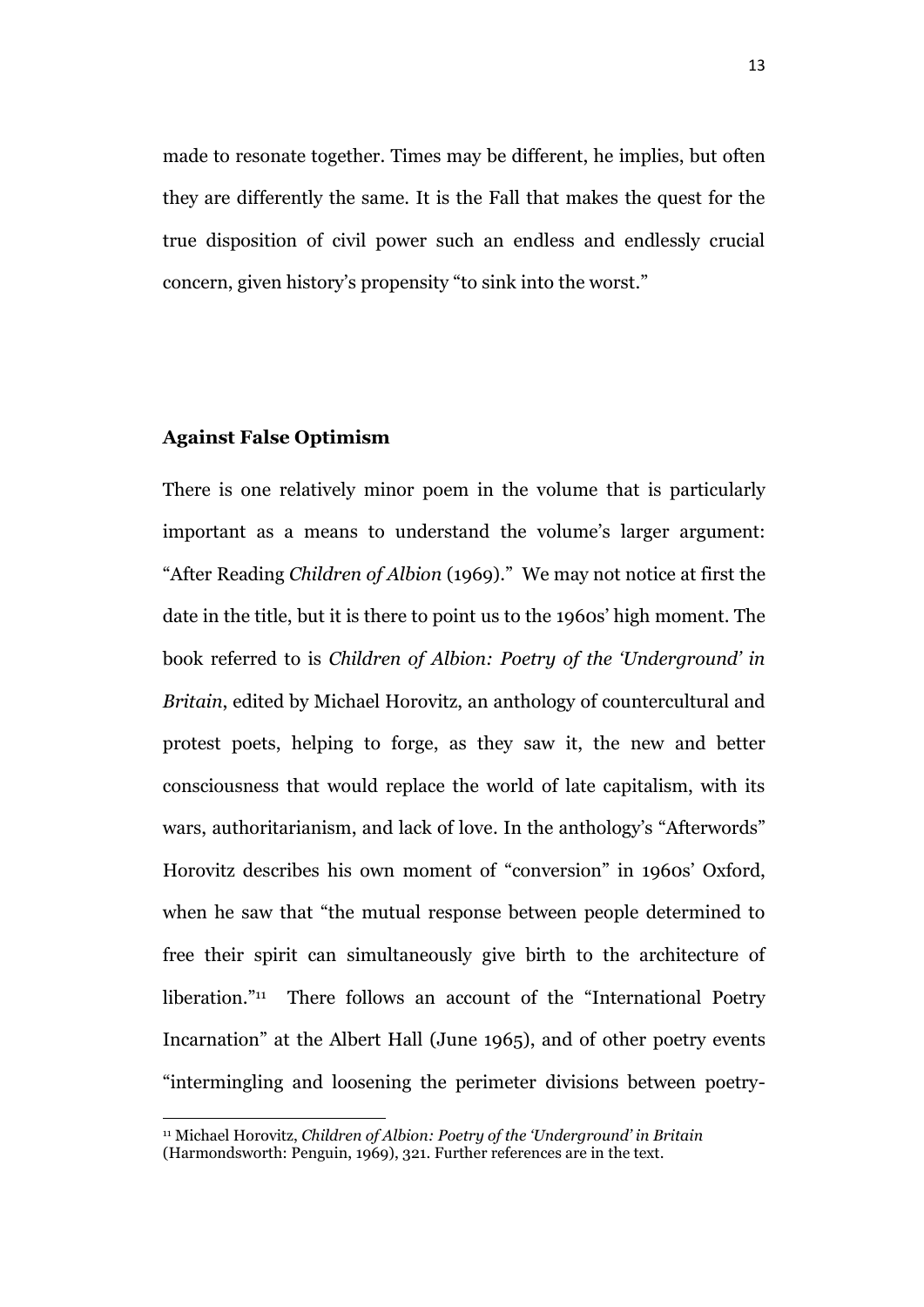jazz-blues-raga and modern classical music" (327). Poetry was released from the "dusty iambic grooves of book (society) culture" and the effects of "Eliot's cerebral intonations," and, "the margin between verse and song" being closed up, it became a living performance art once more:

Fellow feeling between poets plants an Eden of new consciousness: in Blakean image, the lion (energy) slays the monster of mental operations & lies down with the lamb (spirit) to rise again, as one man—'to smite the land with the rod of his mouth'; or nurture it with wells of song. (335)

So, in *Children of Albion* itself, we have this kind of anti-war poetry:

O come love these fearful warring armies & plant tulips deep inside their guns.

Come ready armed with flowers, bibles, buddhas & protect each other with kindly thoughts. Seek out each aggressor to invite him to Smoke with you the magic weed of peace. (56–57)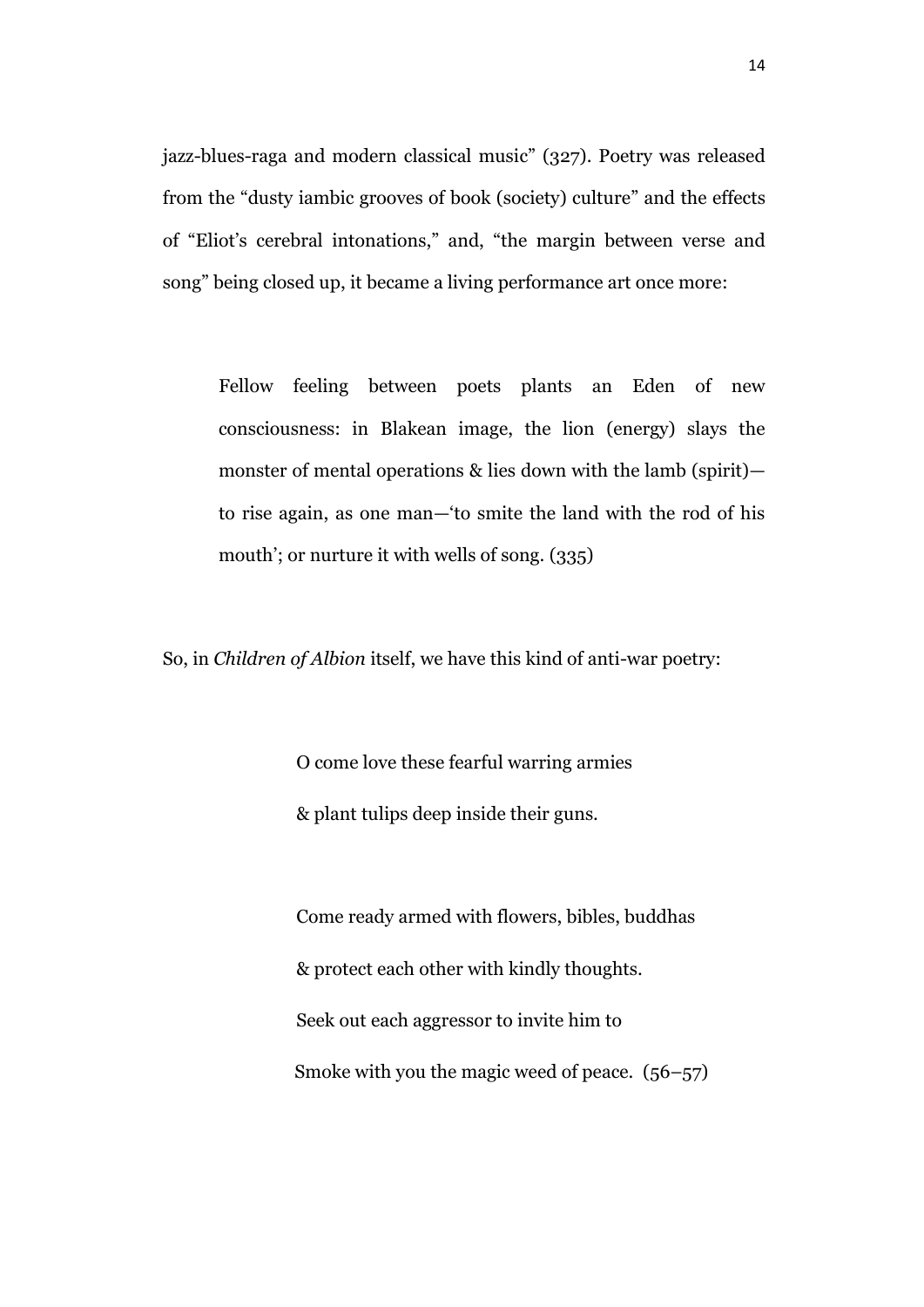"After Reading *Children of Albion* (1969)" certainly constitutes a critique of all this, but, considering some of the excesses above, its tone is contained, muted even. The volume, says Hill, constitutes a "Timeexpired accusation" (1). The Children of Albion—the poets of the volume and the new age—are no doubt now "old men and women / compromised by the deeds they signed in Eden / forsaking dearth" (4–6). I take it that the last words here are an echo of *Paradise Lost*, the tender words that Adam remembers God speaking to him:

> This Paradise I give thee, count it thine To Till and keep, and of the Fruit to eate: Of every Tree that in the Garden growes Eate freely with glad heart; fear here no dearth (8. 319–22)

In the second strophe Hill contrasts Will Kemp's Jig of 1599—the extraordinary "Nine Days' Wonder" when Shakespeare's fellow actor and morris-dance expert danced all the way from London to Norwich—with a modern ersatz hour-long re-enactment of the same, complete with the stage-effect of "a gold Albion uprearing" (12). The problem for the 1960s' poets, as he sees it, is that they simply signed up to live in their false Eden forsaking the real "dearth" of the fallen world. In Gillian Rose's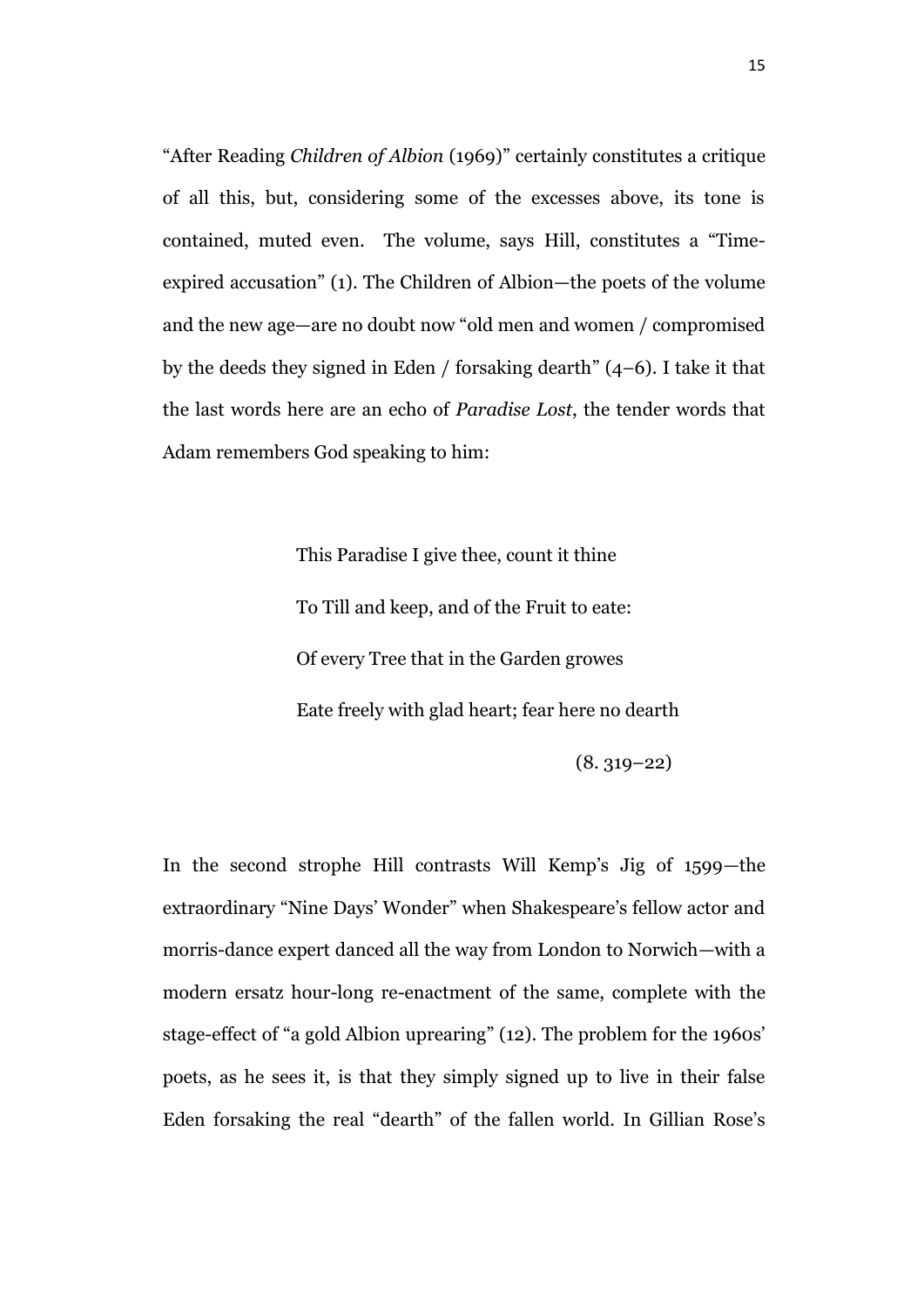terms their proposal is "to abolish the ethical, the givenness of constraint, the already that grounds any present act of will," which is essentially "an attempt to take us out of time." <sup>12</sup> The last strophe of the poem picks up a line from a particular poem in the anthology, from John James's "Bathampton Morrismen at the Rose & Crown," as another instance of protest occurring at too superficial a level, with insufficient self-knowledge and self-critique. His stance is certainly no loose attack on the era of free love, pot, spontaneity, and psychedelic consciousness. It is grounded, again, in his sense of the recalcitrance of the world and of the human heart to easy possibilities of goodness. This vein of thinking can be seen operating in a number of poems in the collection.

There are, for example, those poems where he draws attention to the toughness of aspects of his own working-class heritage. "Coda," which anticipates the later collection *Oraclau* (2012), is about his greatgrandfather, Pryce Jukes (1826–1895), who moved from near Newtown, in central Wales, to the Black Country, in 1870, his trade of iron-puddling being both difficult and hazardous. Here Hill describes himself as "great grandson, and son, of defeated men, / in my childhood, that is" (34–35), and attributes his sometimes dark moods and turns of mind to aspects of this heritage. In "In Memoriam: Ernst Barlach" this background is at play again, when he compares Barlach's Low German and Low German cultural background to the "low" Black Country dialect which surrounded him in his own youth. It is a moving and touching cross-over, and brings

<sup>12</sup> Again, as paraphrased by Rowan Williams: 63.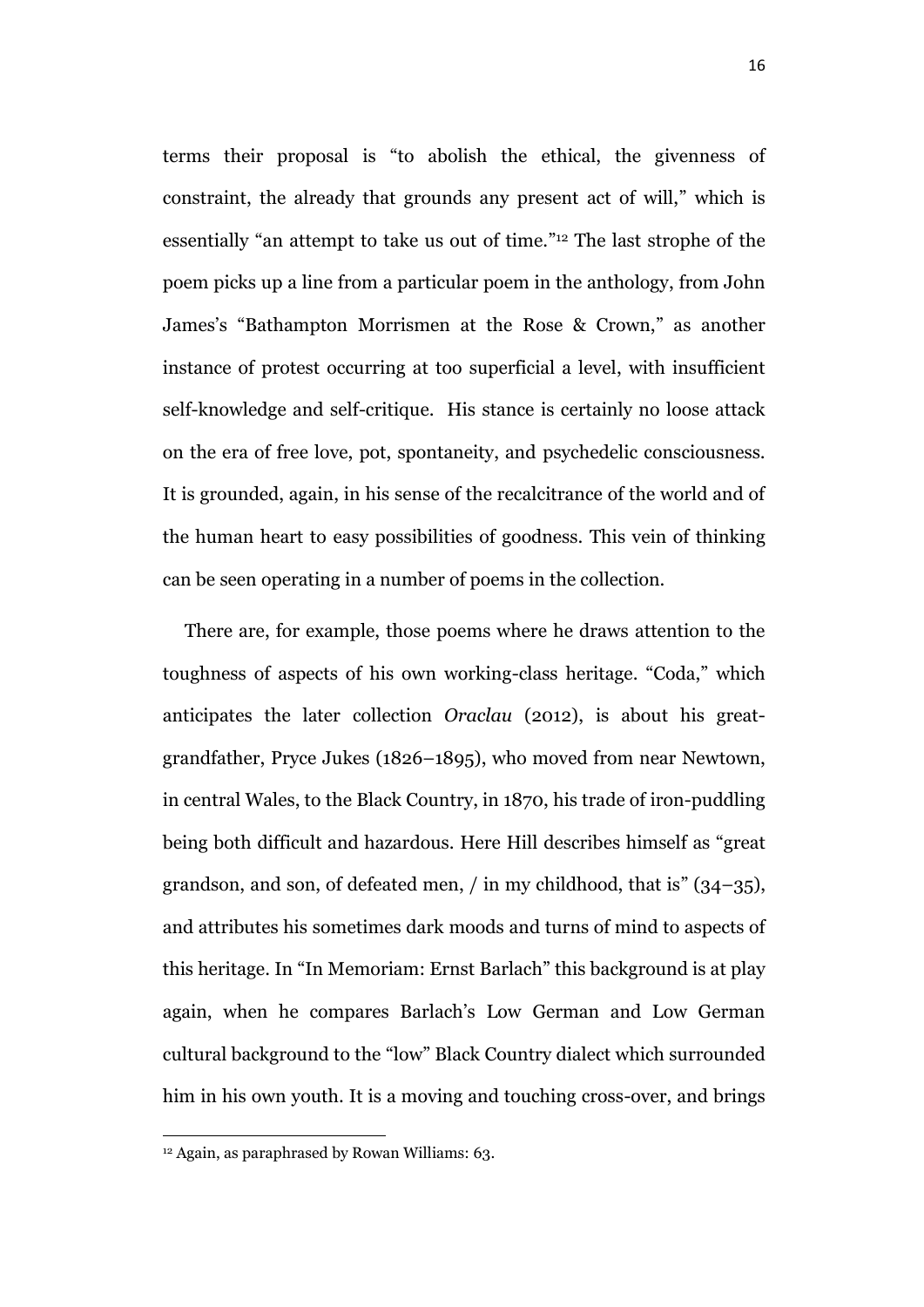alive to the reader unfamiliar with Barlach's part of Germany something of its resonance. The most surprising poem in this vein is "On Reading *The Essayes or Counsels, Civill and Morall*," in other words Francis Bacon's famous essays (1625). That work was a normal part of the canon of seventeenth-century literature with which Hill grew up: the essays are usually considered masterpieces of prose, and much praised for their aphoristic, clipped but judicious Senecan style. A standard kind of praise of them goes like this:

The charm of Bacon's writings lies in his "wit," in the broad old sense of the word, in which it means intellect as well as expression. The sagacity of the underlying thought on which we rest when we apprehend the meaning of his words is as potent an element in our impression of delight as the aptness of the phrase and the ingenuity of the allusion. It is the style, as including both matter and manner, that is the man.<sup>13</sup>

Hill is having none of this:

 $\ddot{\phantom{a}}$ 

#### So many had nothing; *we* have orchards

sometimes *ill-neighboured*, and are driven

<sup>13</sup> *English Prose: Selections with Critical Introductions*, ed. Henry Craik, vol. 2 (New York: Macmillan, 1916), 9–10.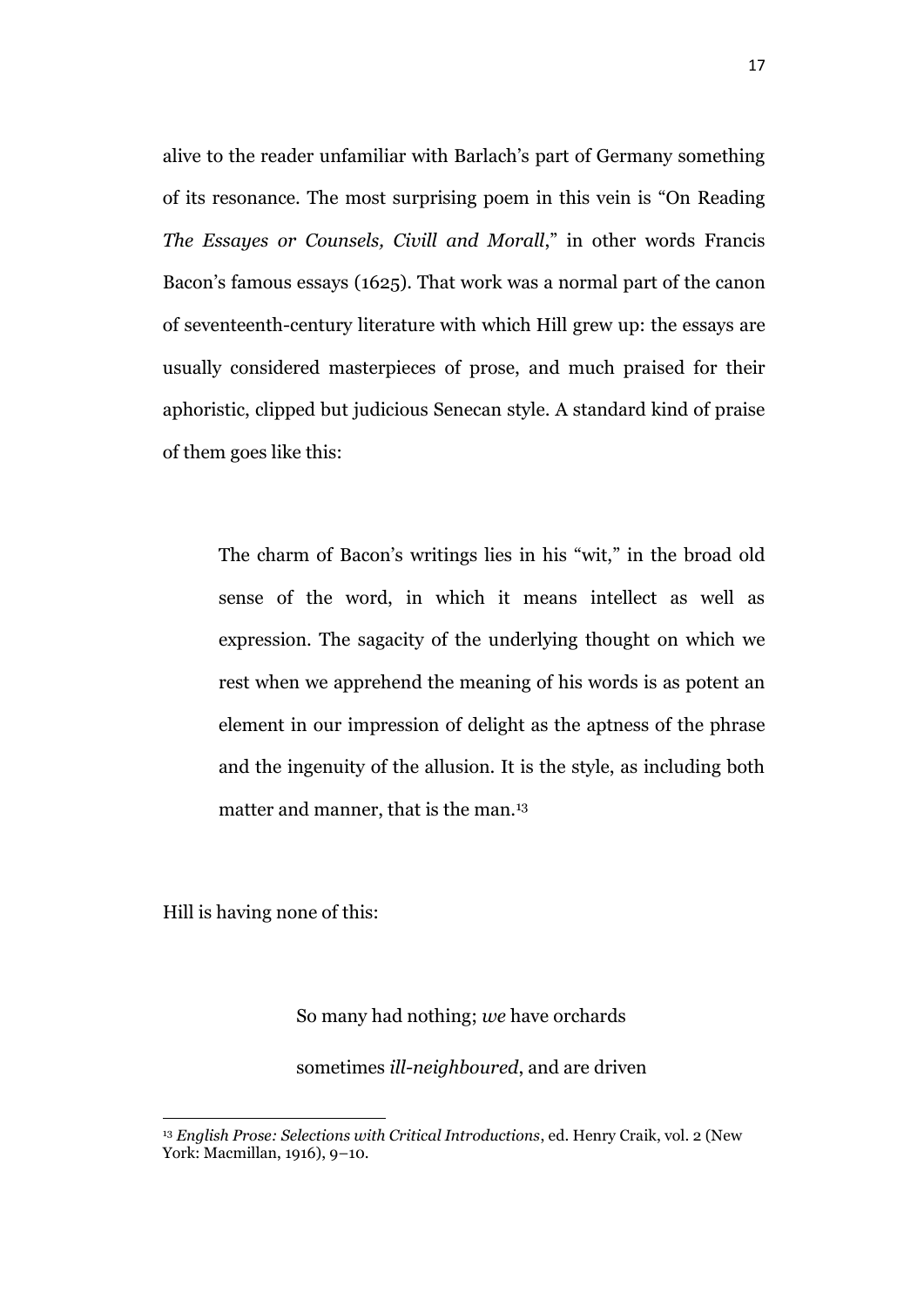to untimely harvest, simply to thwart thieves.  $(1-3)$ 

Suddenly, in the sending up of that intrusive "*we*," Bacon is marked out as inhabiting the world of the upper echelons of Jacobean society, remote from the world of the poor. It is a context and mindset in which poverty "means chiefly / poverty of mind" (24-25). So often suspicious of the way lyricism in poetry can muffle, evade, or elide truth-telling, here Hill is wondering how the subtleties of Bacon's rhetoric, delicate balance and antithesis so finely honed, may just be such another distancing of reality. Exaggerated class division persists: "So many had, and have, nothing" (42). His own parents "never owned a house": "I . . . wish I could keep resentment / out of my voice" (49, 53-55). In very personal terms a supposed masterpiece of the canon is being challenged and set at a distance.

A last poem on this theme, with again the 1960s somewhere at the heart of it, is "On Looking Through *50 Jahre im Bild: Bundesrepublick Deutschland I* [i.e. *50 Years in Pictures: Federal Republic of Germany*]." There is nothing particularly difficult or complex here, the poem being, from one point of view, a straightforward account of looking through a coffee table book of photographs charting the fifty years of the post-war reconstruction. Yet at its heart are these lines about 1960s' radical politics and the conservative responses to it: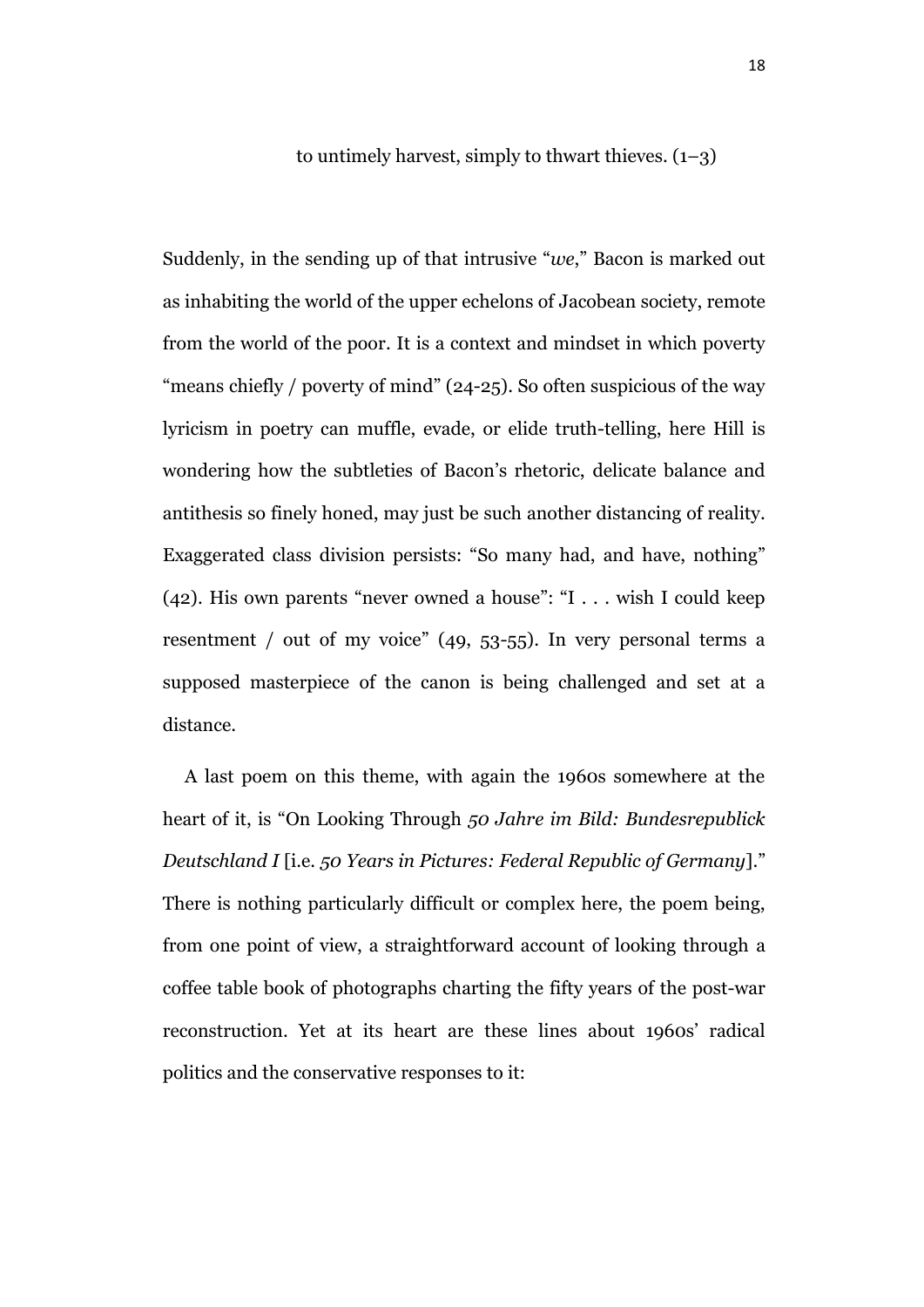The riots and demonstrations that now appear like interludes, masques, or pageants, or students' rags; the police water-cannon: you look for the film's director but cannot find him.  $(6-9)$ 

The accumulation "like interludes, masques, or pageants, or students' rags" almost tips into satire, the implicit criticism and distancing being pressed on us. The poem ends, where Hill so often ends, with thoughts of the Holocaust, and the image of West German Chancellor Willy Brandt kneeling spontaneously at the Warsaw Ghetto Memorial, in a silent gesture of repentance and apology. This was in 1970, and Hill gives the date in the poem as a kind of rebuke to the 1960s' high-jinks he describes above. Deep aspects of his partly generational response to 1960s' radicalism are here in play.

So far, rather ruthlessly perhaps, we have seen a poet who believes, emphatically, in the Fall and original sin—humankind's radical disorientation—and who evinces, quite directly, a fair amount of scepticism about our ability to work against this condition of blindness. For Hill, we exist in a real, absolute double-bind: we know the world is wrong and wrongly constituted, that our politics and political organization are bad, and that we have the capacity, so easily, to head seriously into darkness (war, dictatorship, etc.). Equally clearly, we can envisage, we desire, a better world, "the realm of primal justice and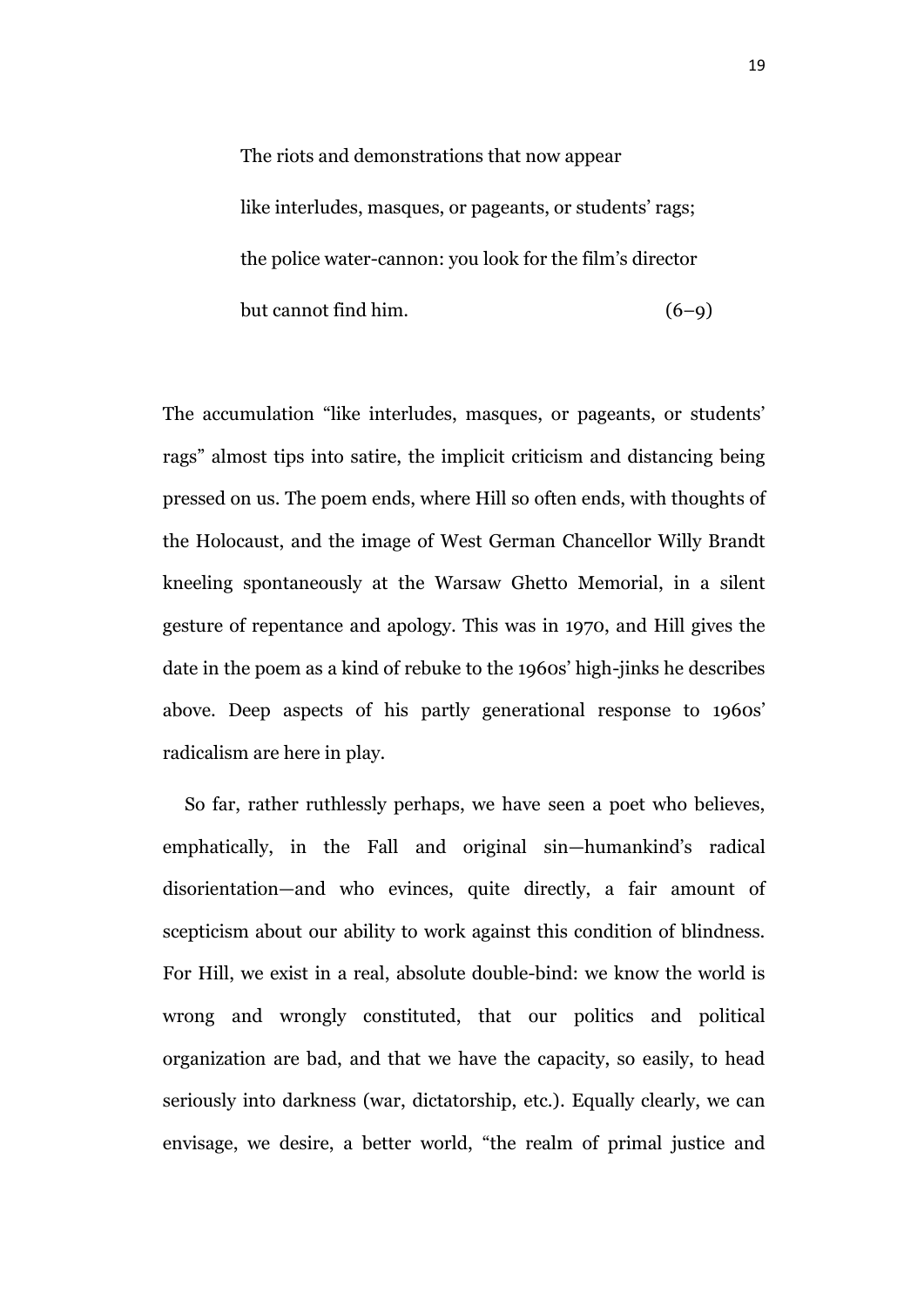accord" (128), as "A Précis or Memorandum of Civil Power" so beautifully expresses it. What does this aspiration mean? Does it always have to be frustrated?

It is perhaps surprising that the way out of this dilemma, from an orthodox Christian viewpoint—the redemptive death and resurrection of Christ—is not something Hill speaks about directly. We might say that it is a hidden or implied centre, the gracious *x* that releases humankind from the fatal stasis outlined above. The volume's title, *A Treatise of Civil Power*, directs us to its focus on politics and history, the issues of social organization, authority, and justice, and—as we have seen—the role of art and artist within these things. I suspect that directly religious verse seemed out of place in this context.

On the other hand, in this same context, some of the things seen so far must be turned upside down. There is a frisson, for Hill, in looking at the worst for, somehow and mysteriously, the worst may imply its opposite. Henry, Earl of Surrey, William Blake, Aleksander Wat, Ernest Barlach all suffered in their times under different kinds of repression and tyranny, but they were all moral resisters: their examples point to the fact that this is not the real or appropriate state of human affairs. Post-war Germany may often have evaded the full force of the meaning of the Holocaust legacy, rejoicing in its "Economic Miracle," indulging a kind of makebelieve politics, but the gesture of Willy Brandt, actually kneeling spontaneously at the Ghetto memorial, shows there are ways in which we can get *near* to what is true or adequate, ways in which we can speak a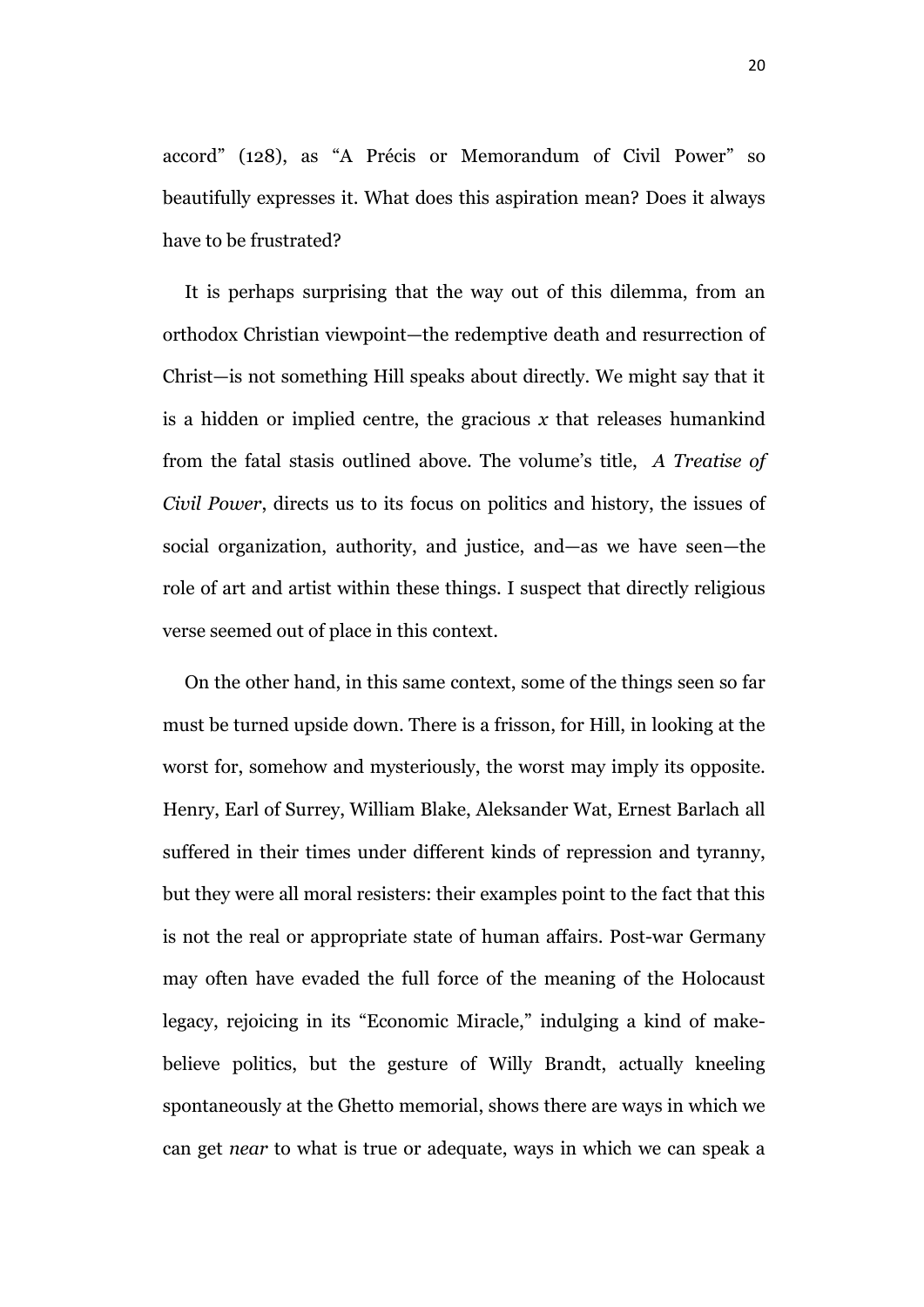kind of language—or silence—that is a precondition for genuine political transformation. In hinting at the totality of buried and hidden good that is already active in the world, that *can* be recouped by human beings against the odds, Hill writes three poems focused on particular musical compositions. In complex and implicit ways, music is being used as an analogy for the quest for justice and peace in more material terms.

## **The Quest for True Harmony**

To speak of the "political" role of music is clearly to enter a complex space. What are the viable or meaningful connections here? The question becomes all the more pressing, I think, once we realize that in speaking of "music" Hill is in part speaking of his own art of poetry. What is the real political role of art, if it is to be something truer, for example, than the poetry of the "children of Albion"? In one of his more fragmentary essays, Hill has been open about the dilemmas of trying to answer this question: "I have affirmed my belief that 'poetry is inextricably bound into the purpose and function of civil polity'. I have also conceded my incapacity to suggest how any real 'purchase' (a Burkean word) of poetry on polity might be achieved."<sup>14</sup> Neither does A *Treatise* supply any simple or downright answer. I suggest, however, that it does give an implied answer, which is worth heeding.

 $\overline{a}$ <sup>14</sup> "Civil Polity and the Confessing State": 10.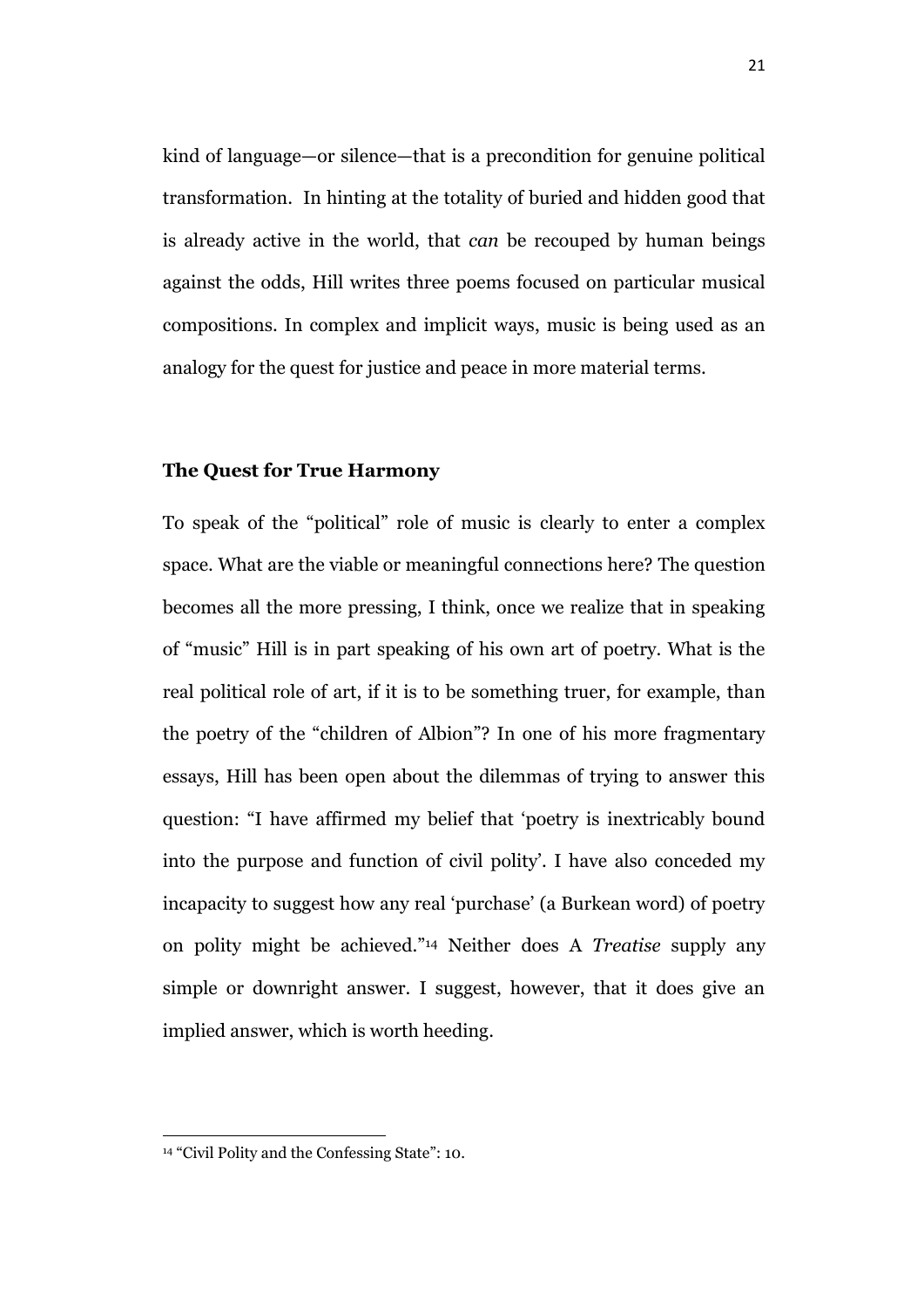Hill takes for granted—or perhaps hopes to take for granted—readers' own experience of being profoundly moved by music and hence (as he would see it) of being opened up to the existential depths in which religious mystery can touch us. In *A Treatise*, in simple terms, music becomes a way of talking about our aspiration towards harmony and peace, the fundamental need for a pattern and shape in which all discord can be resolved or at least better managed or held within appropriate limits. Musical beauty is built up of its own internal resolutions of harmony and dissonance within a pattern of some kind of aesthetic image of order: to say this much is already to hint at how it might be said to image the good political state. Music's high beauty is for Hill an enacting of our aspiration towards the transcendentally other, a pointer to that unseen beauty from which the earthly order desperately needs to take its cue.

The first of the music poems is the most modest, for it deals essentially with harmony and dissonance within the individual life. "Johannes Brahms, Opus 2" evokes the second piano sonata in F-sharp minor, its hard fortissimo passages set sharply against passages of great tenderness. "Do not compound arrival with destiny / though here you could act so and be right"  $(8-9)$ : in the individual life, lived with its highs and lows, its difficulties and elations, its sin and its goodness, we cannot see how "discord in harmony" (3) will be able to make some kind of sense in the end; the work of music is perhaps, by contrast with the moral realm, a kind of sleight of hand, where melodies, harmonies, and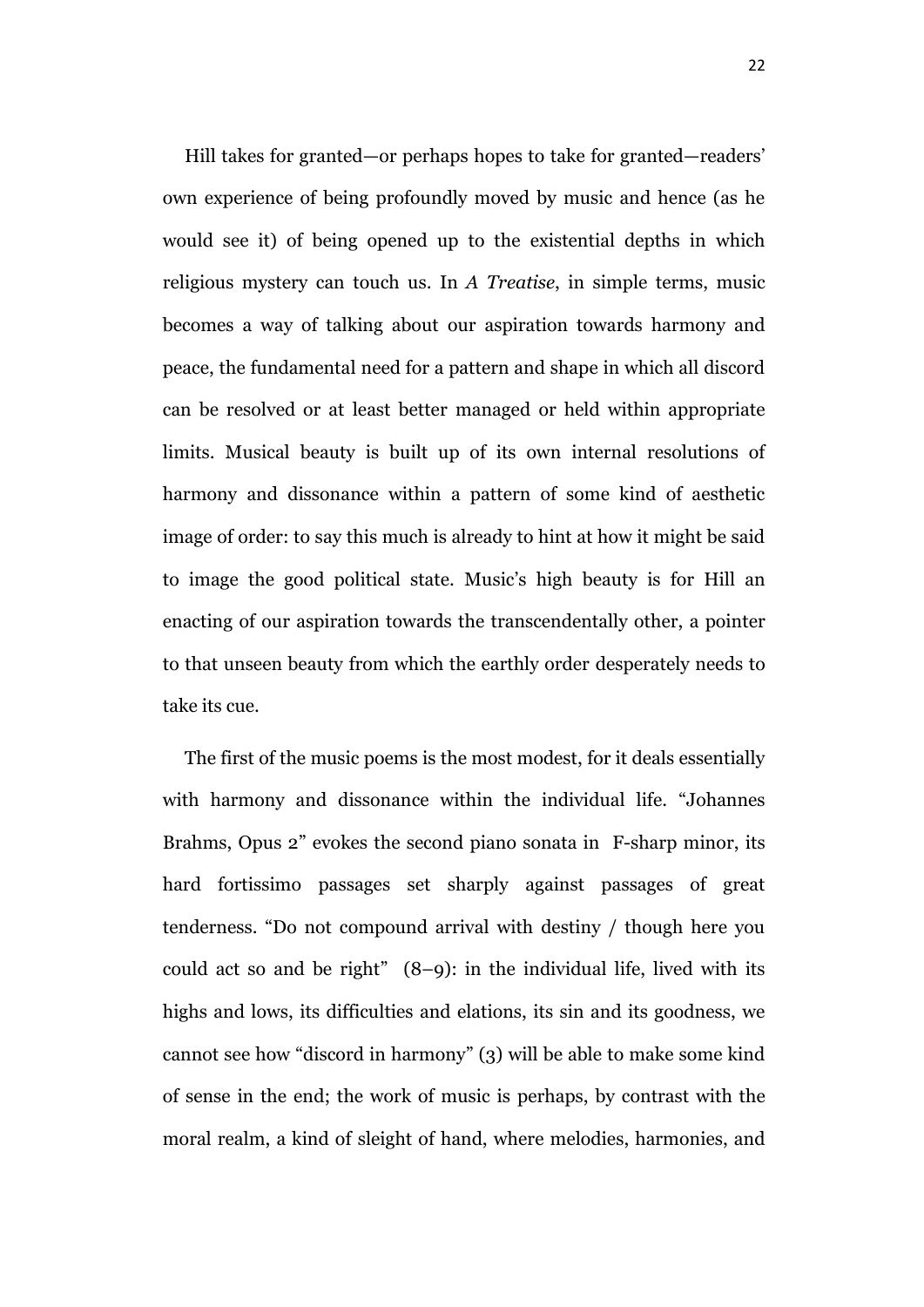dissonances come to their proper end, and, in the case of Brahms, are bound to end in a resolution that makes sense of what has gone before. The danger for the individual life, of course, is that this might not happen. The poem's second half is more optimistic, or perhaps just more brusque: in the end, as the piece of music ends, so we too come to death, "the body of our endurance / over and done with"  $(6–7)$ , and, whether we are religiously minded or not, *there* then is the pattern of our life shaped in time.

The next music poem is a little wider in its concerns. In the baldly named "G. F. Handel, Opus 6" we are being directed towards the Concerti Grossi or Twelve Grand Concertos (pub. 1739), primarily beautiful, controlled, but often very buoyant music for strings. Here the music provides a metaphor for good political organization and, further, and relatedly, a metaphor for the harmony of the poet's own marriage. The opening lines are a direct pointer to an intertextual link: "*Monumentality* and *bidding:* words / neither yours nor mine, but like his music" (1–2). The reference is to Hopkins's letters, via his own essay "Alienated Majesty: Gerard M. Hopkins":

In principle again, such a combination [of the 'robustious' and the 'very highly wrought'] could, in Hopkins's case, relate closely to one of his sharpest creative realizations: the relation of 'monumentality' to 'bidding'. 'Bidding' is Hopkins's term for 'the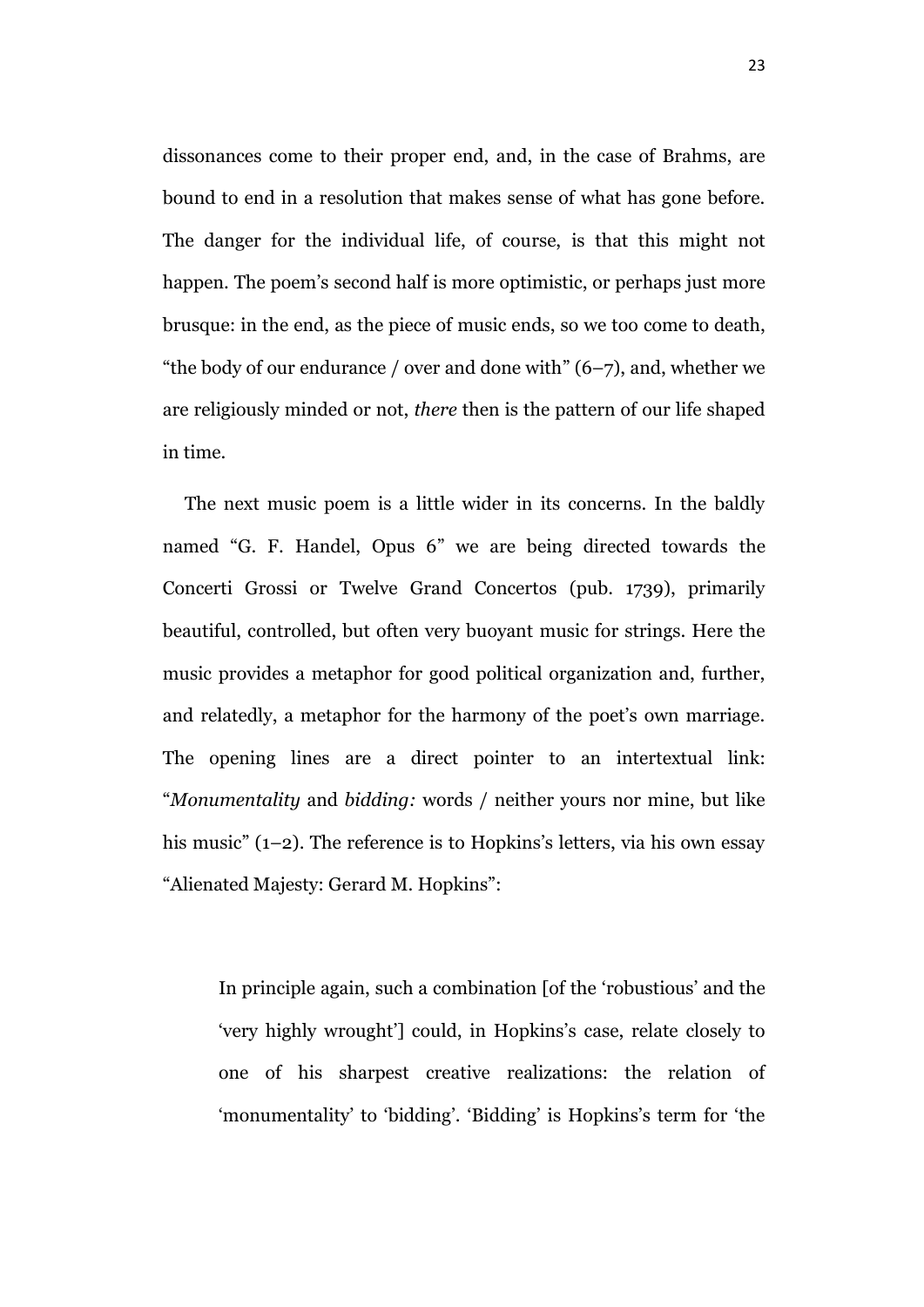art or virtue of saying everything right *to* or *at* the hearer . . . and of discarding everything that does not bid, does not tell'. Hopkins goes on to make one of his most penetrating observations: 'It is most difficult to combine this bidding, such a fugitive thing, with a monumental style'. It is the key to what is right and wrong in his own poetic method; to what is strong and weak in Keats's poems of 1819–20 ('To Autumn', the unfinished 'Hyperion'); and to what, in Wordsworth or Tennyson, strikes us as noble simplicity rather than mere verbosity or canting. . . . The genius of Hopkins's own late poetry—'That Nature is a Heraclitean Fire and of the comfort of the Resurrection', 'Thou art indeed just, Lord . . .'—is itself a structural compounding of bidding with monumentality: 'Mine, O thou lord of life, send my roots rain'. 15

In Handel's music there is a balance between "monumentality" and "bidding," between strength and the grace that tells, which come together in an image of that ideal interacting of "power" and "civility" (11) that would make up the ideally functioning state. This is then an image of the way in which eros and philia (friendship) make up the "composure" (16) of the poet's own relationship, its harmony being in its own way an image of the larger harmony that might, ideally, exist between all citizens in their relations with each other.

 $\ddot{\phantom{a}}$ 

<sup>15</sup> Geoffrey Hill, *Collected Critical Writings,* ed. Kenneth Haynes (Oxford: Oxford University Press, 2008), 529.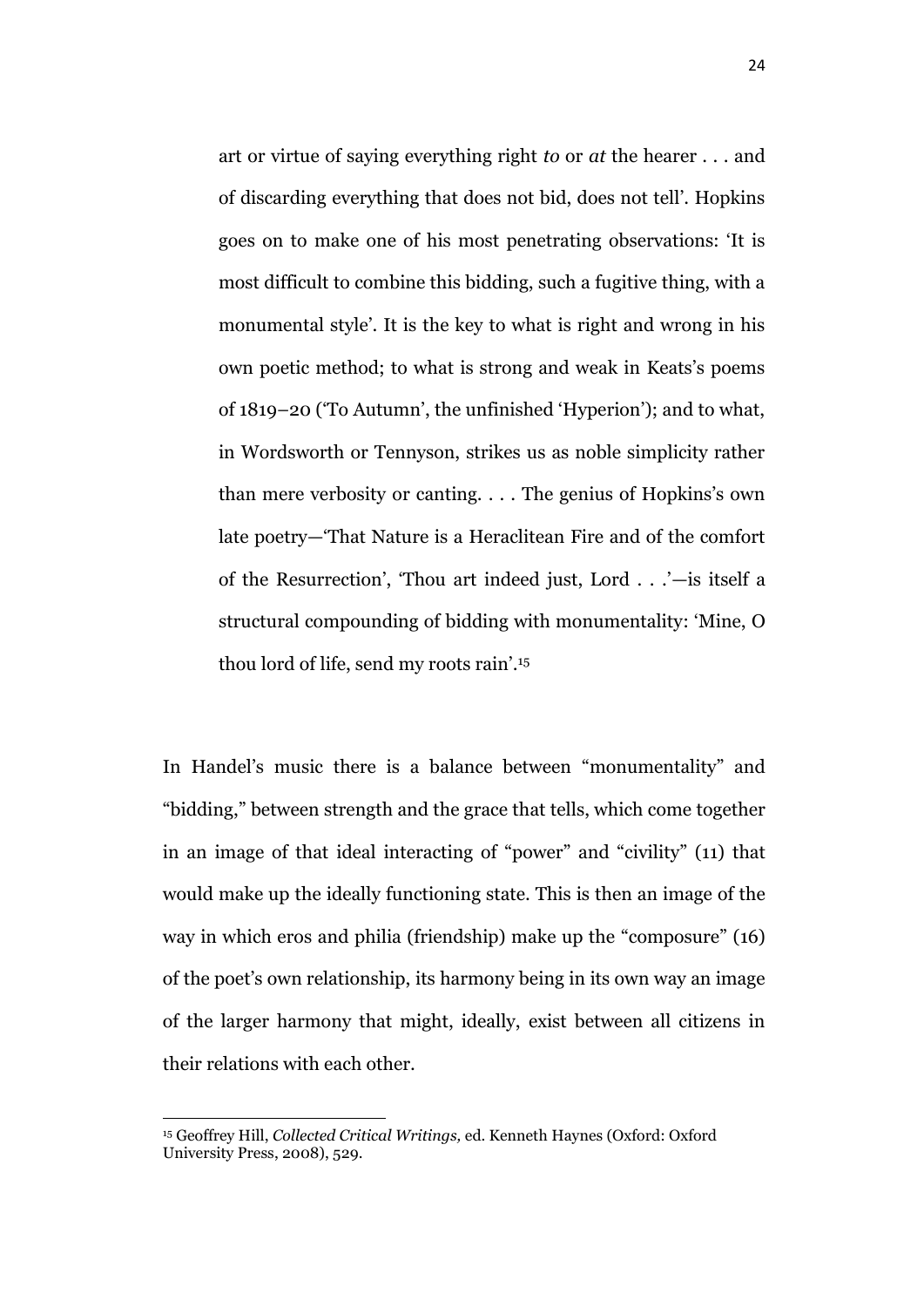The last music poem, or at least the last poem with music at its centre, though it is even more ranging in its concerns, is "A Précis or Memorandum of Civil Power." This is probably the finest poem in the volume, and certainly the most reaching in its ambition. I do not want to provide a line-by-line paraphrase, complex as it is, but rather to seek out a few crucial or essential elements of its meaning. "A Précis . . ." has seven sections, the six days of creation and the day of rest being a number of harmony and hence a part of the quest for "the realm of primal justice and accord" (128). The poem begins and ends with thoughts about Olivier Messiaen's *Quatour pour la Fin du Temps*, the modernist quartet, for violin, clarinet, cello, and piano, composed while Messiaen was being held as a prisoner-of-war in a German prison camp after the defeat of France in 1940. Looking back over the subject-matter outlined above, it should be apparent how, in this one poem, Hill brings together the main concerns of the collection. *Quatour pour la Fin du Temps* was first performed in the prison camp by Messiaen and fellow prisoners, in January 1941, one of the masterpieces of twentieth-century music having its première—the word seems ludicrous in the context—in the appalling cold and privation of Stalag VIII-A. The event brings together the highs and lows of the twentieth century, the highs and lows of the human condition.

Appropriate to the French subject-matter, Hill starts the poem with a thought from "G. Marcel" (5), i.e. Gabriel Marcel (1889–1973), the French existentialist philosopher. Though Hill alludes to this passage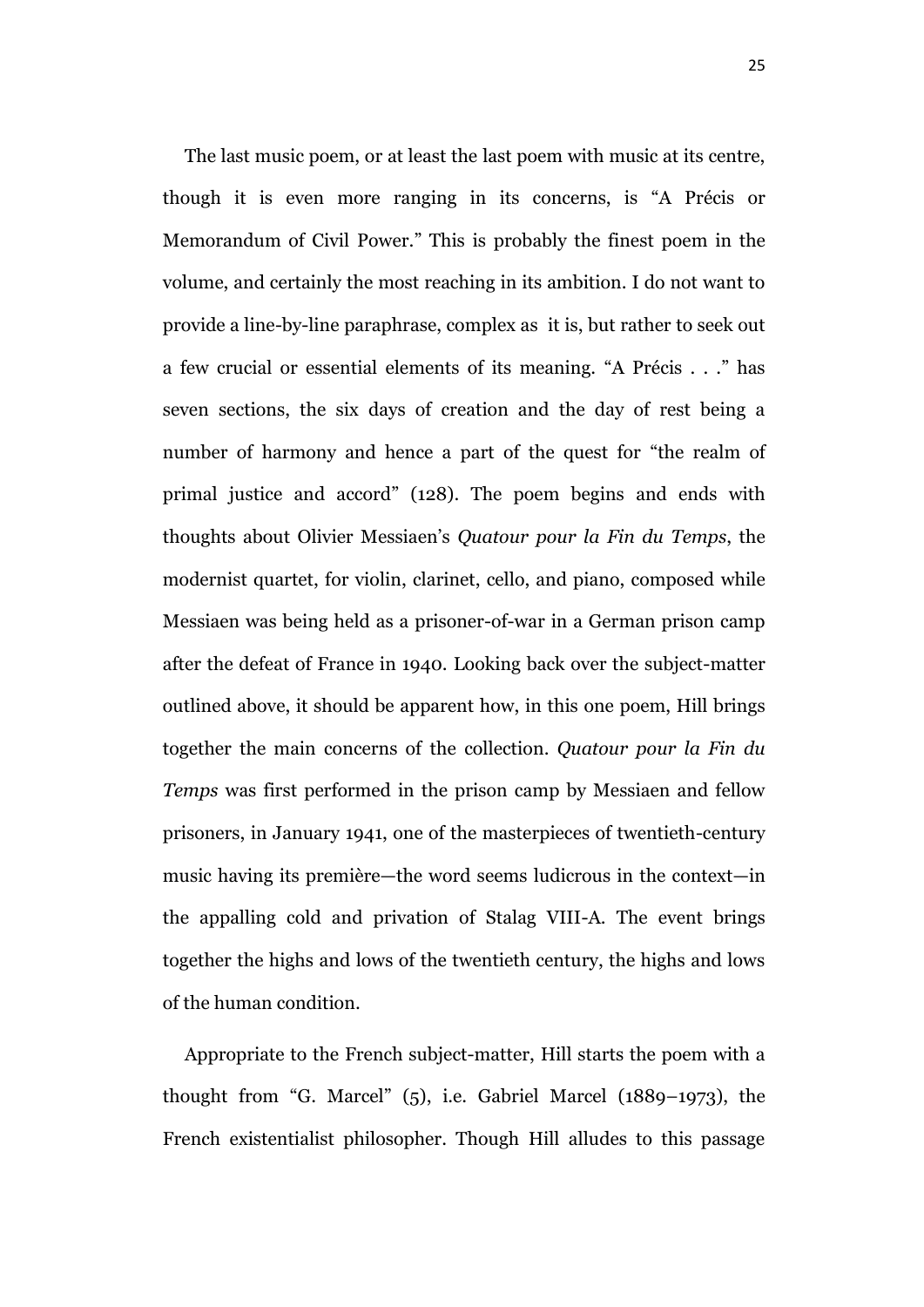from *Être et avoir* in a thoroughly truncated form (4–5), it is the bedrock of the poem's thought, hence worth giving in full:

In turning my attention to what one usually thinks of as ontological problems, such as Does Being exist? What is Being? etc., I came to observe that I cannot think about these problems without seeing a new gulf open beneath by feet, namely, This I, I who ask questions about being, can I be sure that I exist? What qualifications have I for pursuing these inquiries? . . . In spite of the thought which comes first into my head, I do not think that Descartes' *cogito* can be of any help to us here. The *cogito*, as I have written elsewhere, is at the mere threshold of validity; the subject of the *cogito* is the epistemological subject. Cartesianism implies a severance, which may be fatal anyhow, between intellect and life; its result is a depreciation of the one, and an exaltation of the other, both arbitrary. There is here an inevitable rhythm only too familiar to us, for which we are bound to find an explanation. It would certainly not be proper to deny the legitimacy of making distinctions of order within the unity of a living subject, who *thinks* and strives to *think of himself.* But the ontological problem can only arise beyond such distinctions, and for the living being grasped in his full unity and variety.<sup>16</sup>

 $\ddot{\phantom{a}}$ 

<sup>16</sup> Gabriel Marcel, *Being and Having*, trans. Katherine Farrer (Westminster: Dacre Press, 1949), 170–71.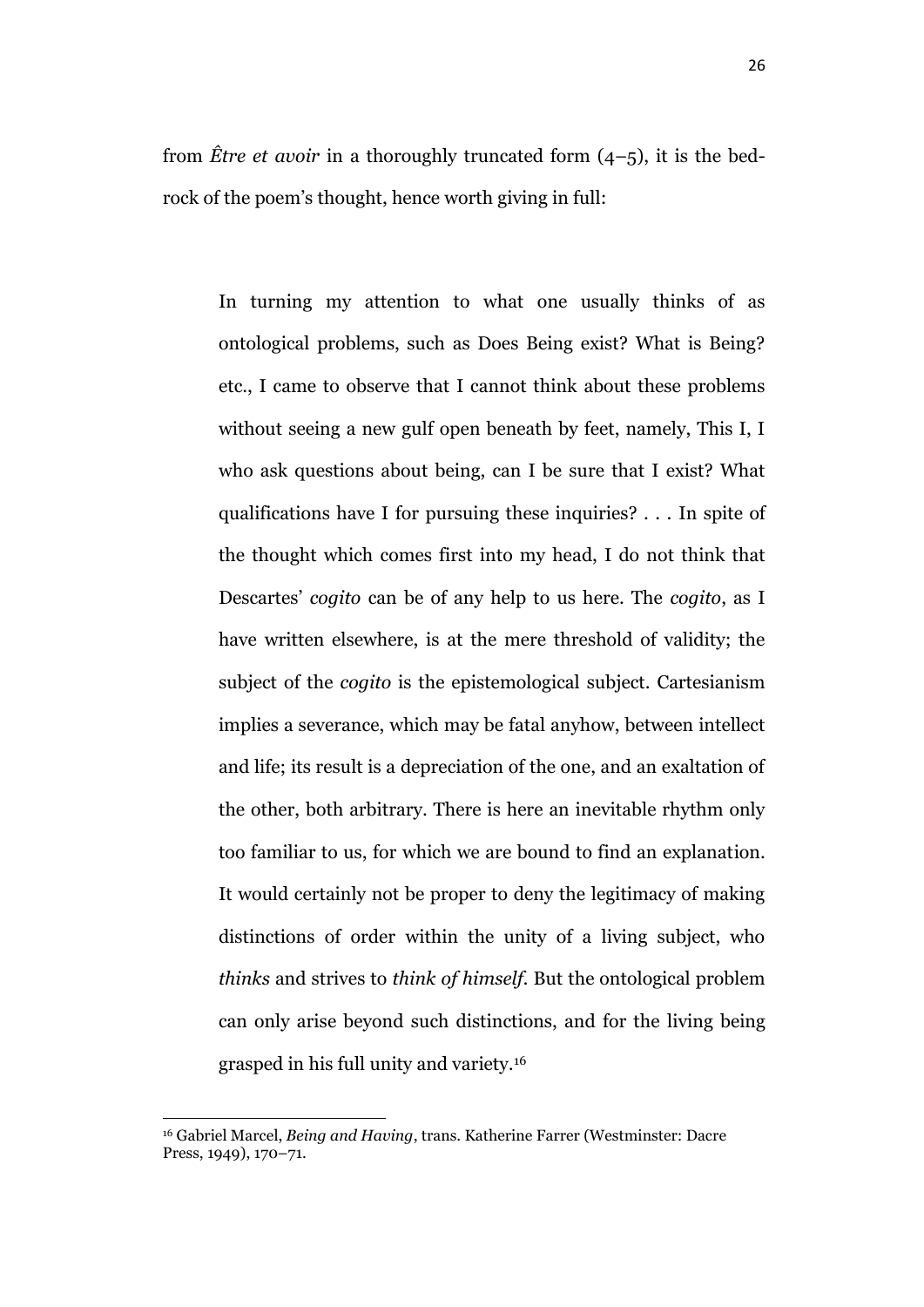For Hill nothing less than a sense of the mystery of Being, going far beyond the empirical, far beyond materialistic explanations, can account for the austere beauty of Messiaen's music composed in such times and under such conditions. From herein the argument of the rest of poem is not so hard to seek.

In section II, Hill thinks of the very young poet, John Cornford (1915– 1936), a passionate communist, killed fighting in the Spanish Civil War, and of his fine poem "Heart of the Heartless World." The thought here is that Cornford was a genuinely impressive figure, and a potentially fine poet, but, from Hill's political viewpoint, he was getting things wrong. This is not some quick or trivial critique, along the lines of "a Communist is always wrong." In terms of moral action and choice all of us *have* to take a stance, and in so doing risk our own imperception and failure. The conditions within which we exist makes it hard to get things right. Section IV rehearses a version of this same thought: our own individual actions do "make history; it's not some / abysmal power" (69–70), and in that sense human order, because not instinctively graceful and strong like nature, is so much harder to get to work properly. Section V is a direct attack on the mendacities and inadequacies of the present functioning of the state in Britain. Section VII comes round again to the thought of Messiaen's quartet, now set explicitly in the context of France's "*Strange Defeat*" (135) in 1940, the reasons for this, and the "sick decorum of betrayal" (140) of the Vichy regime.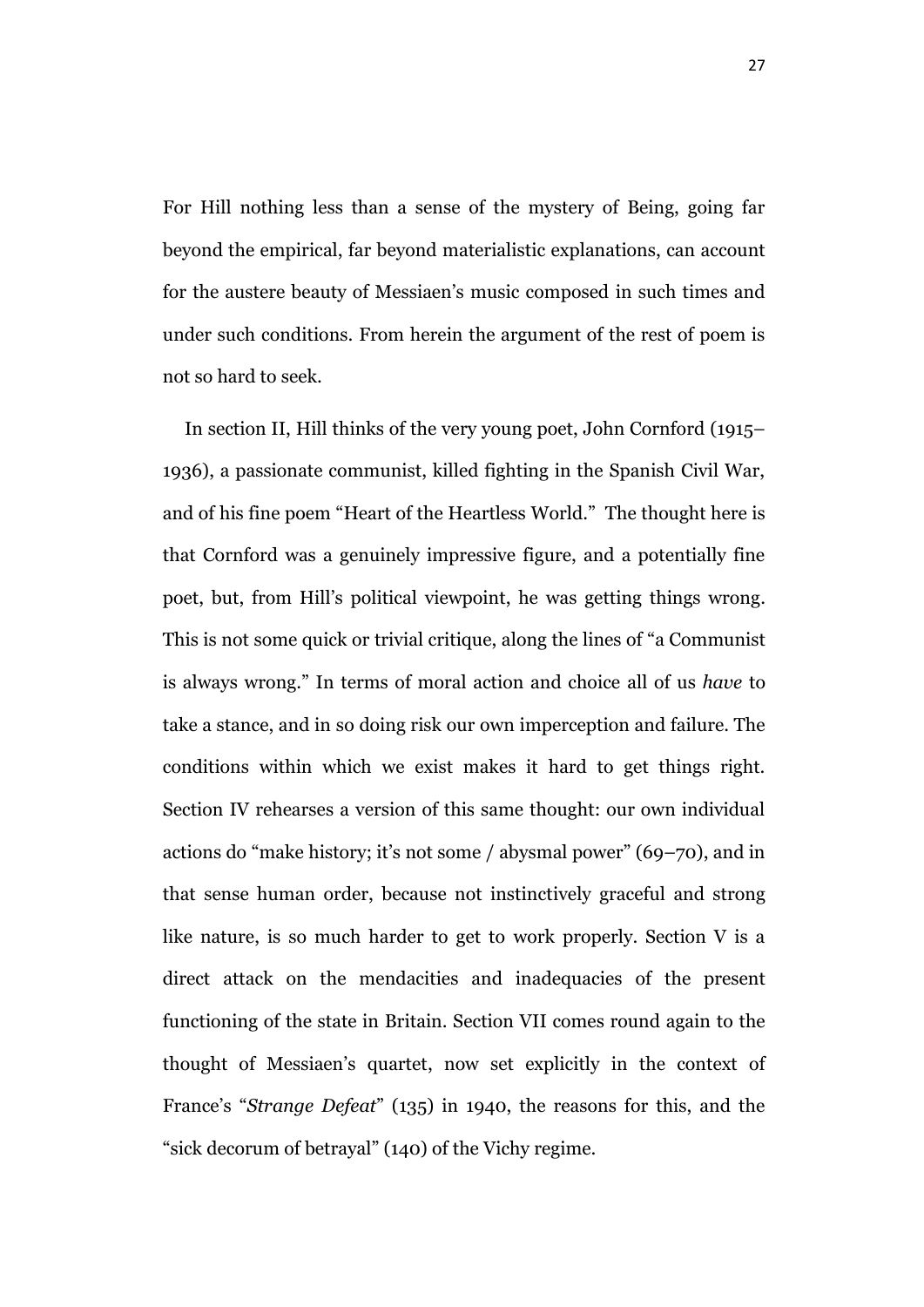Now Hill asks the question that may seem meaningless or hard of answer, the question that he assumes has occurred to the reader:

> Why *Quatuor pour la Fin du Temps,* this has nothing to do surely with civil power?  $(129-31)$

Surely, in the end, the aesthetic realm has nothing to do with the political organization and right disposition of the state, with politics in its most fundamental sense? What can Messiaen's art, and implicitly Hill's own art, have to do with the quest for true social and political organization, the kind that gives us justice and peace? There are two answers here, I suggest, though neither is going to be satisfactory to many readers.

One answer is given in quite bare and perhaps overly abbreviated terms in section VII itself. Messiaen's music, based on Revelations chapter 10, "strikes chords / direct and angular" (131–2) because it speaks of Eternity, of God's love beyond time, and so passes a kind of judgement on the 1930s' moral malaise of France which made it so vulnerable to German attack and on the deplorable circumstances of its own composition. It strikes up "irregular beauties contra the New Order" (147). "Irregular," in the context of Nazism, is weighted: the modernist element in Messiaen's treatment of tempo and harmony becomes a form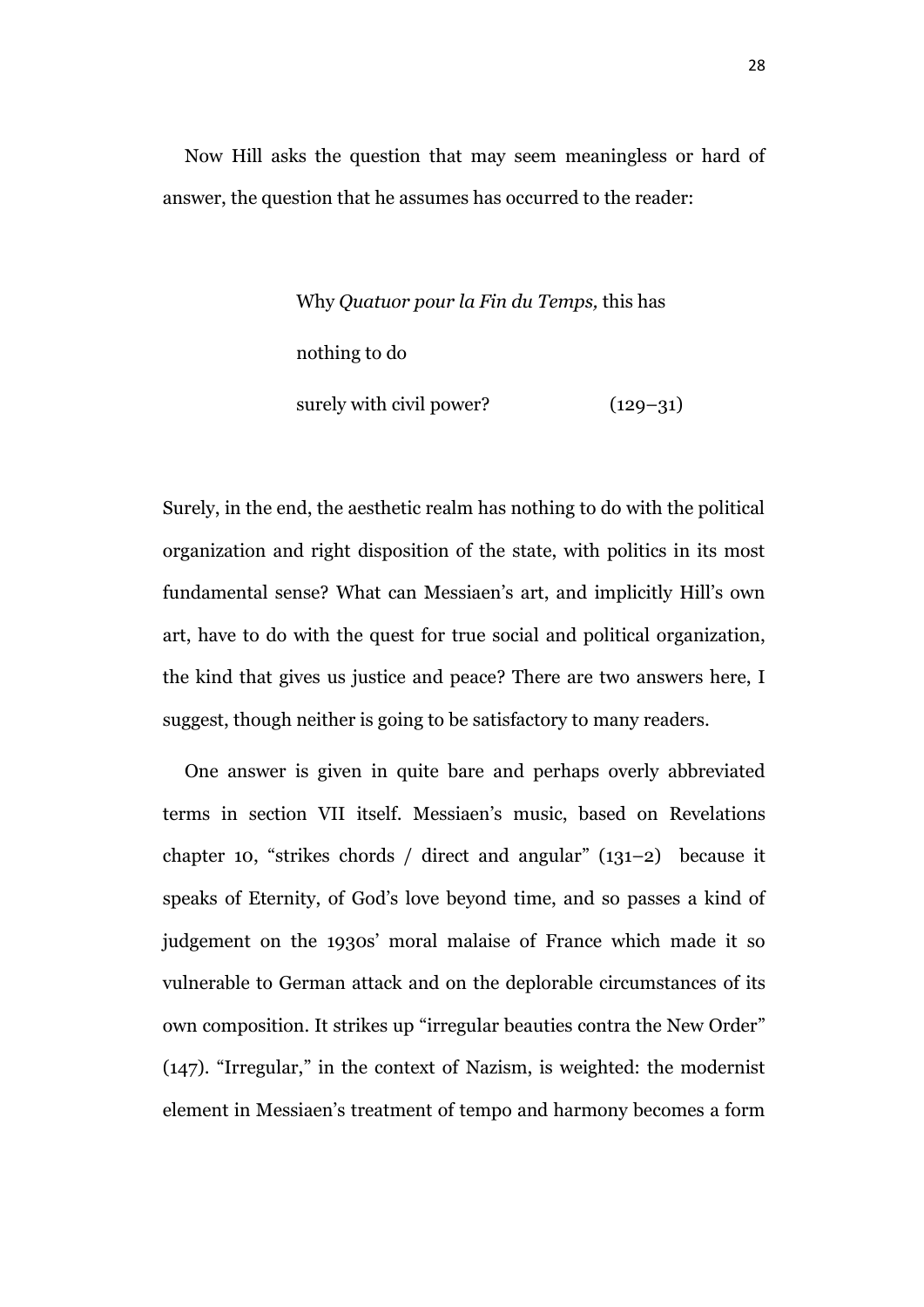of resistance in itself. "New Order" clearly means Nazism, but also the condition of existential Disorder generally.

A second answer, I suggest, comes via the poem's larger force-field, and indeed the whole volume. The practice of this kind of art embodies, makes audible as it were, a way of being whose spiritual resonances enact that human integrity which would solve all problems, which would lead us, individually and collectively—if all of us were *so* true to our best selves—to the "realm of primal justice and accord." There are other poems in the volume, which cannot be covered here, which point in this same direction: "Integer Vitae," for example, or "In Memoriam: Gillian Rose." The artist is not directly a saint—such a proposition would be absurd to Hill—but the vocation of art, if practised wholly and truly, is a means by which the integrity of the artist's practice manifested in real art becomes a symbol of truer ways of being. Here Hill's affinities within the English poetic tradition are writ large. His forebears are Herbert, Vaughan, Blake, and Hopkins, very different poets from one point of view, but all poets for whom their own religious lives and commitments were inseparable from the practice and meaning of their art. This is ultimately why, in *A Treatise of Civil Power,* Olivier Messiaen is the high-point of its symbolic pattern. Every Sunday in Stalag VIII-A, Messiaen, devout Catholic, secluded himself in prayer. The rest of the time, under privileges from the cultured German prison commandant, he composed his extraordinary music.